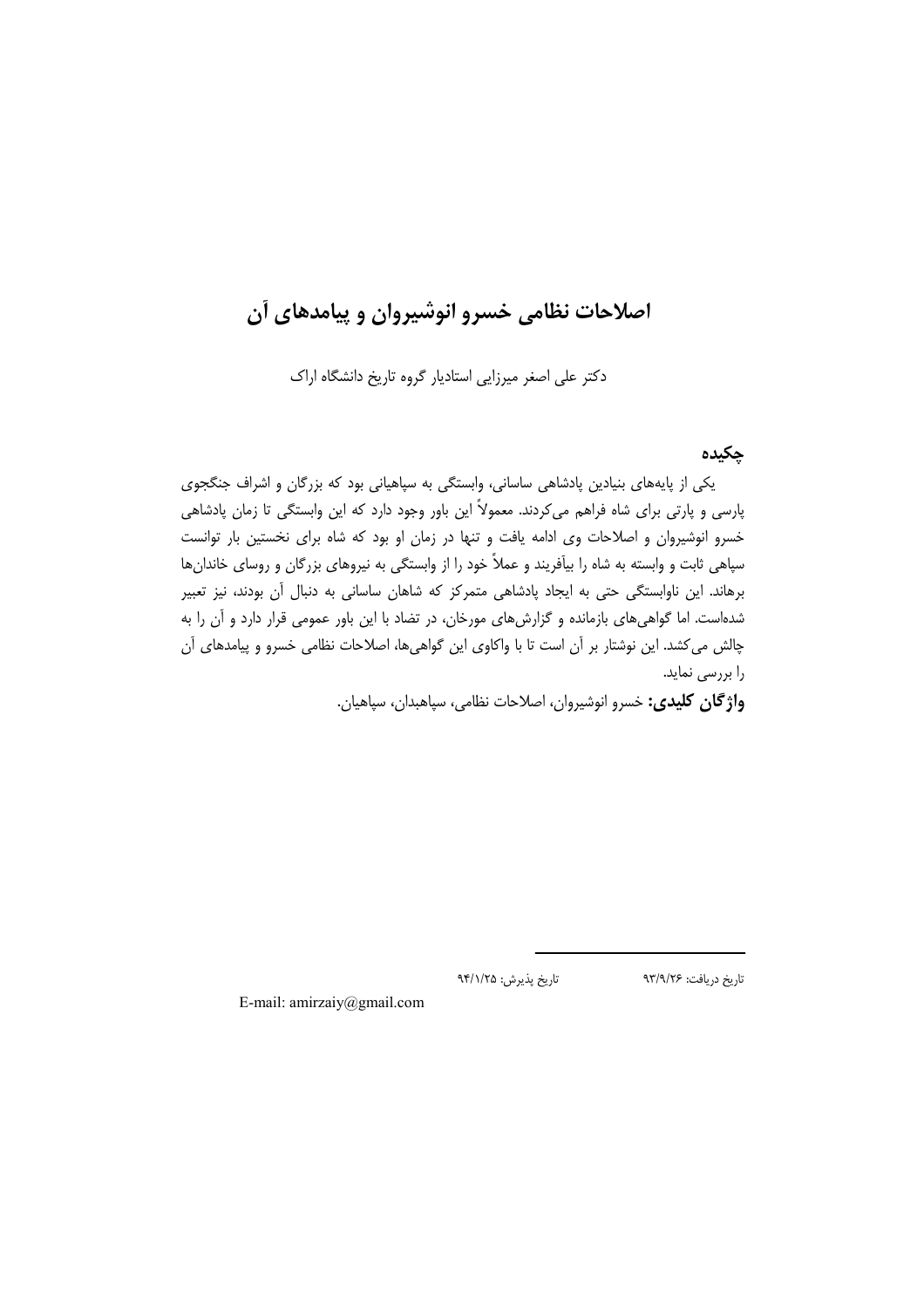در آمد

 $156$ 

یادشاهی اردشیر پایکان به واسطه پیوند منافع شاهان ساسانی و بزرگان و اشراف جنگجوی پارسی و پارتی، پا به هستی نهاده بود. این پادشاهی، تاسیس و گسترش خود را مدیون پادشاهان جنگجو و نیرومندی بود که با تکیه بر پشتیبانی اشراف زمیندار نظامی و جنگجویان وابسته به آنها، توانست مرزهای خود را در برابر پادشاهی نیرومند کوشانی و امپراتوری روم بگستراند و حفظ نماید. اما در ساختار درونی پادشاهی ساسانی، رقابت میان شاه و بزرگان همواره برقرار بود و این خود مانع از ایجاد تعادل و توازن همیشگی در نظام سیاسی و اجتماعی ایران در این دوره میگردید. اقدامات ضد پارتی ساسانیان نیز مانع از این نشد که بازماندگان خاندان پارتی با در دست داشتن مناصب و مقامهای گوناگون، در پی نگهداشت اشرافیت، امتیازات و نفوذ خویش در جامعه نباشند؛ پارهای تلاش هااز سوی شاهان نیرومند مانند اردشیر یکم، شاپور یکم و شاپور دوم برای افزایش قدرت شاهی صورت گرفت اما واکنش های مخالفی از سوی اشراف و بزرگان را به دنبال داشت.اردشیر یکم، شاپور یکم، شاپور دوم و خسرو انوشیران قدرت شاهی بسیاری داشتند. اردشیر و جانشینان نیرومندش کوشیدند تا قدرتهای محلی را از میان بردارند در حالی که کوادو خسرو یکم، بر آن شدند تا با اجرای اصلاحاتی گسترده و بنیادین، عرصه را بر نیروهای قدرتمند بزرگان زمیندار نظامی و کهن تنگ نموده، به جای آن، قدرت شاهی را افزایش دهند.

جنبش مزدک و اصلاحات خسرو انوشیروان، نقطه عطفی در تاریخ ساسانی و از مهمترین تحولاتی است که در سده پایانی پادشاهی ساسانی، جامعه ایران را تحت تاثیر خود قرار داد و به دنبال آن، مصدری برای بروز دگرگونیها در عرصههای گوناگون سیاسی، نظامی و اجتماعی گردید. این باور عمومی وجود دارد که جنبش مزدک تاثیری بسزا و ویران کنندهبر نقش و جایگاه بزرگان زمیندار نظامی و نیروهای وابسته به آنان در سلسله مراتب قدرت پادشاهی داشت و چون نیروی سپاه را این قشر از جامعه ساسانی تامین می کرد و خود در طی جنبش مزدک آسیب فراوانی دیدهبود، نیاز به اصلاحات در امور نظامی برای پادشاهی ضروری مینمود. معمولاً گمان میرود که در کنار دیگر جنبههای اقتصادی، اجتماعی و دینی اصلاحات، اصلاحات نظامی، در تبدیل پادشاهی ساسانی به یک پادشاهی متمرکز که خواست و آرزوی بنیانگذاران آن بود، کمک بسزایی نمود. با وجود این، بحران هایی که بی درنگ پس از اصلاحات مالی-نظامی خسرو رخ داد و نیروهای مرکزگریزی که پادشاهی را دستخوش چالشهای فراوان نمودند، ما را از این که بخواهیم پیامد اصلی اصلاحات را، تمرکزگرایی و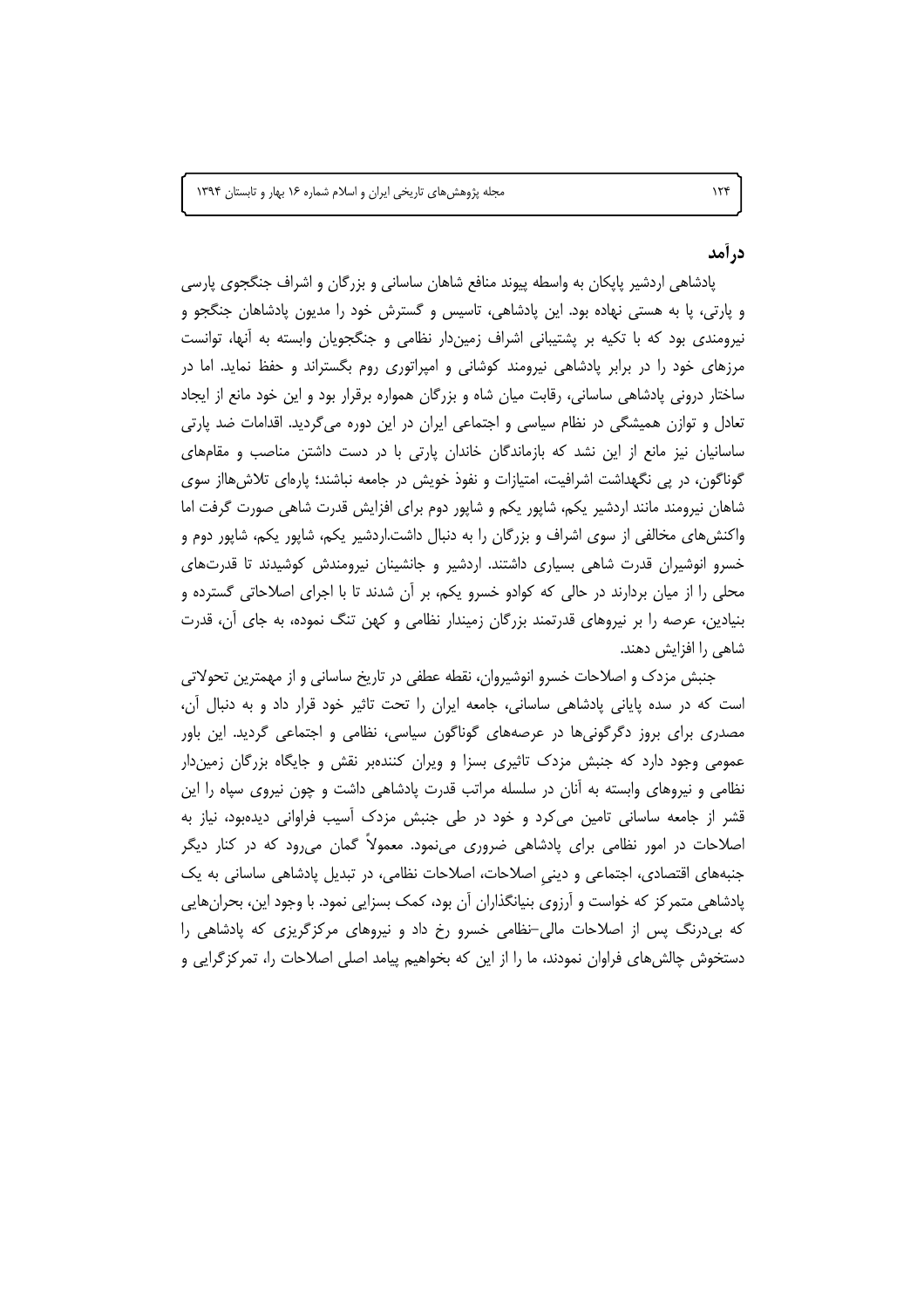تشکیل یک دولت متمرکز بدانیم، باز میدارد. عوامل فراوانی در این مسأله نقش داشتند و این نوشتار در پی آن است تا با بررسی اصلاحات نظامی خسرو انوشیروان، از یک سو، به واکاوی نقش این اصلاحات در ادعای ایجاد تمرکز بپردازد و از سوی دیگر، پیامدهای اصلاحات نظامی را در بروز چالش هایی که به دنبال مرگ خسرو و در زمان پادشاهی جانشینانش رخ داد، بررسی نماید.

## نگاهی به نقش سیاهیان در رویدادهای سیاسی یادشاهی ساسانی

نگاهی گذرا به حیات سیاسی و نظامی پادشاهی ساسانی به خوبی نشان میدهد که سپاهیان نه تنها در استقرار و تثبیت حکومت ساسانی نقش بسزایی داشتند، بلکه گسترش مرزهای سرزمینی پادشاهی نیز به توان و بسیج أنها بستگی داشت. قدرتنمایی شاهان ساسانی در شرق و غرب تنها زمانی میسر بود که شاه می توانست سپاهیان کارآمد و قابل توجهی را در خدمت خود بگیرد.(طبری، 1362، ج۲: ۵۸۱؛ کریستن سن، ۱۵۱:۲۸۴:۱۵۹ (Shahbazi, 2011, p.485) روی کار آمدن بسیاری از شاهان نیز، در گرو همراهی سیاهیان و جنگجویان با وی بود و البته، این بزرگان و اشراف خاندانی بودند که می توانستند با در اختیار قرار دادن نیروهای زیر دست خود، شاه ساسانی یا مدعی تاج و تخت را یاری نمایند. با تکیه بر همین نیروهای کارآمد«شاهزادگان، بزرگان، آزادان و پارسیان و پارتیان، کدخدایان، شهرداران و آمارگران و سرمایهداران »بود که نرسی توانست شهریاری ساسانی را به چنگ آورد. (لوكونين، ۱۳۶۵: ۱۸۸۸): Skjaervo and Humbach, PP.7, 10,19, 31،

این «مهتران عجم و موبدان»(بلعمی، ۱۳۸۳: ۶۳۰)« وزیران و مرزبانان و دیگر مردمان» (وزرآئه و مرازبته و سائر رعیّته »(ثعالبی، ۱۳۶۸: ۲۹۷)بودند که شاپور را بر تخت نشاندند. شاپور سوم(۳۸۸– ۳۸۳م) نیز دست نشانده بزرگان بود. بنا به گفته بلعمی، سپاهیان بر او شوریدند و خیمه را بر سر او افکندند.(بلعمی، ۱۳۸۳: ۶۴۰)به گزارش طبری، بهرام چهارم(۳۹۹–۳۸۸م) در زمان حکومتش در کرمان به سران سپاه نامه نوشت و آنها را به اطاعت واداشت و به پرهیزگاری و خیرخواهی شاه فرمان داد ولی سرانجام گروهی از جنگاوران بر او دست به شورش زدند و با تیر یکی از آنها از پای درآمد. (طبری، ۱۳۶۲: ج۲، ۶۰۷ ) پس از مرگ یزدگرد یکم، بزرگان هم پیمان شدند که از فرزندان او کسی را به پادشاهی برندارند و سپس به شاهان و مرزبانان نامهها نوشته، از آنها برای انتخاب شاه جدید پاری خواستند و یکی از نوادگان اردشیر پایکان را به شهریاری خود برگزیدند.(همان:۷-۶۱۶) دینوری در گزارش خود، نام و پایگاه بخشی از این بزرگان را آوردهاست: بسطام سپهبد ناحیه سواد که پایهاش«هزرافت» بود؛ یزدجُشنَس فاذوسفان زوابی؛ فَیرَک ملقب به مهران؛ گودرز دبیر لشکر؛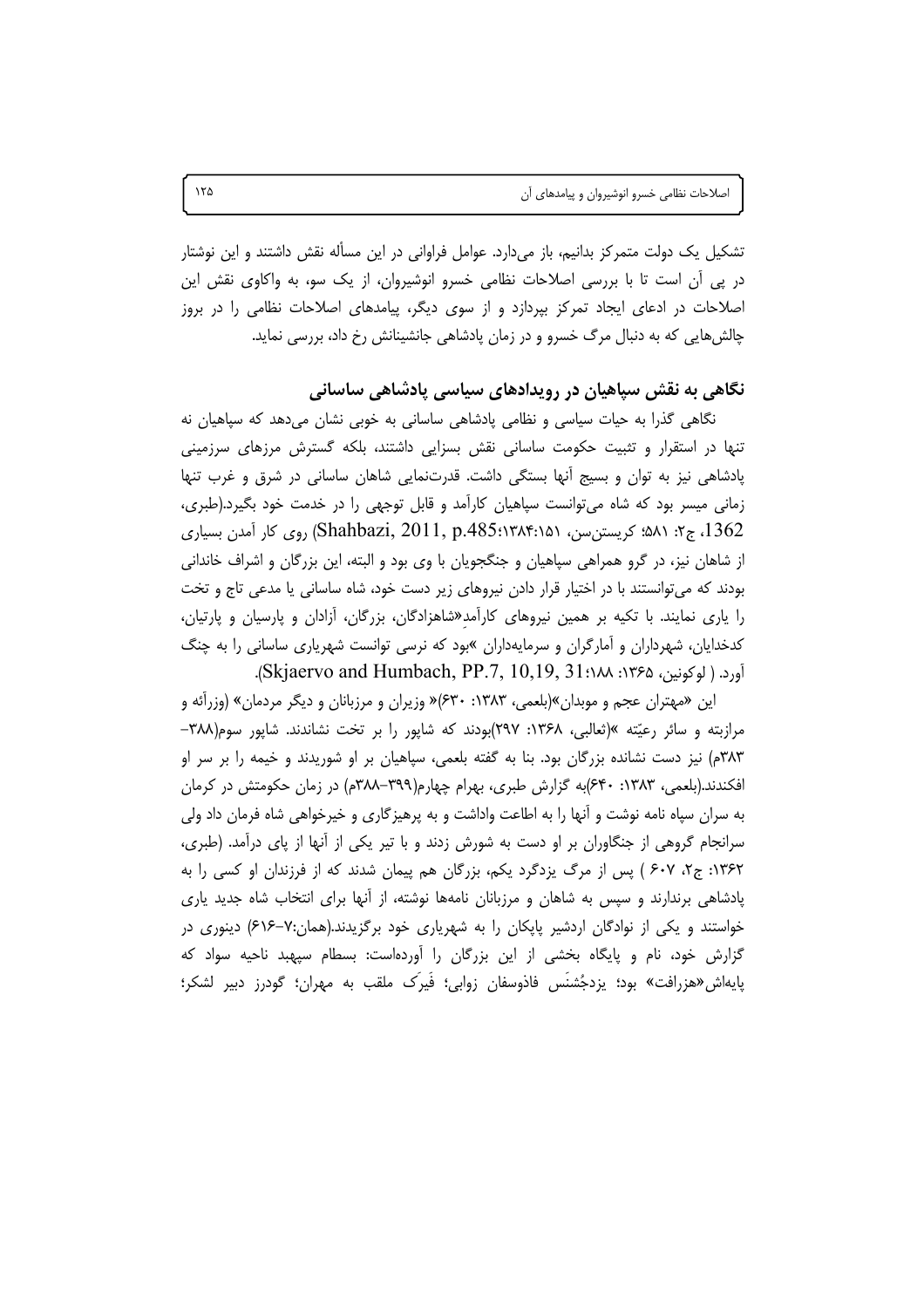جُشنسادزبیش دبیر خراج و فناخسرو دبیر صداقات کشور و کسان دیگر از اشراف و خاندانها. (دینوری،  $(11)^n : 1515$ 

بهرام پنجم، فرزند پزدگرد، در گفتگو با بزرگان وعده کاهش خراج را داد و اینکه بر پایگاه هموندان خاندانهای کهن و مرزبانان و اُسواران و پرداختهای سپاه بیفزاید.(مسکویه، ۱۳۶۹: ج۱، ۱۴۵؛ ثعالبی، ۱۳۶۸:۶–۳۵۴) بهرام پس از بازگشت از سرزمین ترکان، حکومت ولایات و اقطاعات بسیاری را به مرزبانان و بزرگان سپرد که خود گواه نیرومندیبزرگان،مرزبانان و جنگاوران است.(ثعالبی، ۱۳۶۸: ۳۶۳) گزارش های الیزه واردایت و لازار فریی درباره نبرد هرمزد و پیروز، در گرفتن تخت شاهی، نشان میدهد که در ستیز هرمزد و پیروز، رهام یا ایتاد، از خاندان بزرگ مهران، به همراه سپاهیان خود نقش مهمی در گذاشتن تاج شاهی بر سر پیروز بازی کرد. (کریستن سن، ۱۳۸۴: ۲۰۹)بلاش و کواد نیز هر کدام به نوبه خود با کمک و همراهی سوخرا و مهران رازی، و با تکیه بر سپاهیان این دو خاندان به قدرت رسیدند یا از پادشاهی بر کنار شدند.(دینوری، ۱۳۸۶: ۸۹) (طبری، ۱۳۶۲، ج۲، ۶۳۹، فعالبی،  $(1751.799)$ 

در جامعه ساسانی نیز، سپاهیان و جنگجویان، یکی از چهار قشر اصلی جامعه ساسانی را تشکیل میدادند و یکی از سه آتش بزرگ پادشاهی نیز به آنها تعلق داشت. معمولاً سپاهیان در قشر دوم اجتماع ساسانی جای داشتند و پس از روحانیون قرار میگرفتند. تا پیش از اصلاحات خسرو، ریاست سپاهیان بر عهده ایران سپاهبد بود که توسط شخص شاه به فرماندهی نیروهای جنگجو برگزیده میشد. بر اساس نامه تنسر، او یکی از کسانی بود که به همراه موبدان موبد و رئیس دبیران، شاه برای تعیین جانشینش، به وی نامه می نوشت.(**نامه تنسر، ۱۳**۵۴، ۸–۸۷؛ ابن اسفندیار، ۶–۳۵ ) با توجه به نقشی که بزرگان و اشراف در رویدادهای سیاسی-نظامی یادشاهی ساسانی،گردآوری و تجهیز سیاهیان، گماردن و برکناری پادشاهان، به ویژهرویدادهایسده پنجم،داشتند، طبیعی بود که پادشاهی مانند خسرو انوشیروان، نمی توانست در مبارزه با بزرگان، به این نیروهاوابسته باشد و او نیز مانند پدرش در پی آن بود که سپاهی کاملاً مطیع و فرمانبردار داشته باشد.(فرای، ۱۳۸۸:۲۰–۵۱۸) خسرو برای داشتن سپاهی کارآمد و وابسته به خود، چه اصلاحاتی باید انجام میداد؟ این سپاه وابسته به شاه، از چه نیروهایی تشکیل شده بود؟ و اینکه اصلاحات نظامی خسرو چه پیامدهایی برای پادشاهی ساسانی و نیروی نظامی اّن داشت؟ برای پاسخ به این پرسشهایی ضرروی است تا جنبهها و ویژگیهای اصلی اصلاحات نظامی را که منابع به خسرو نسبت میدهند، بررسی نماییم.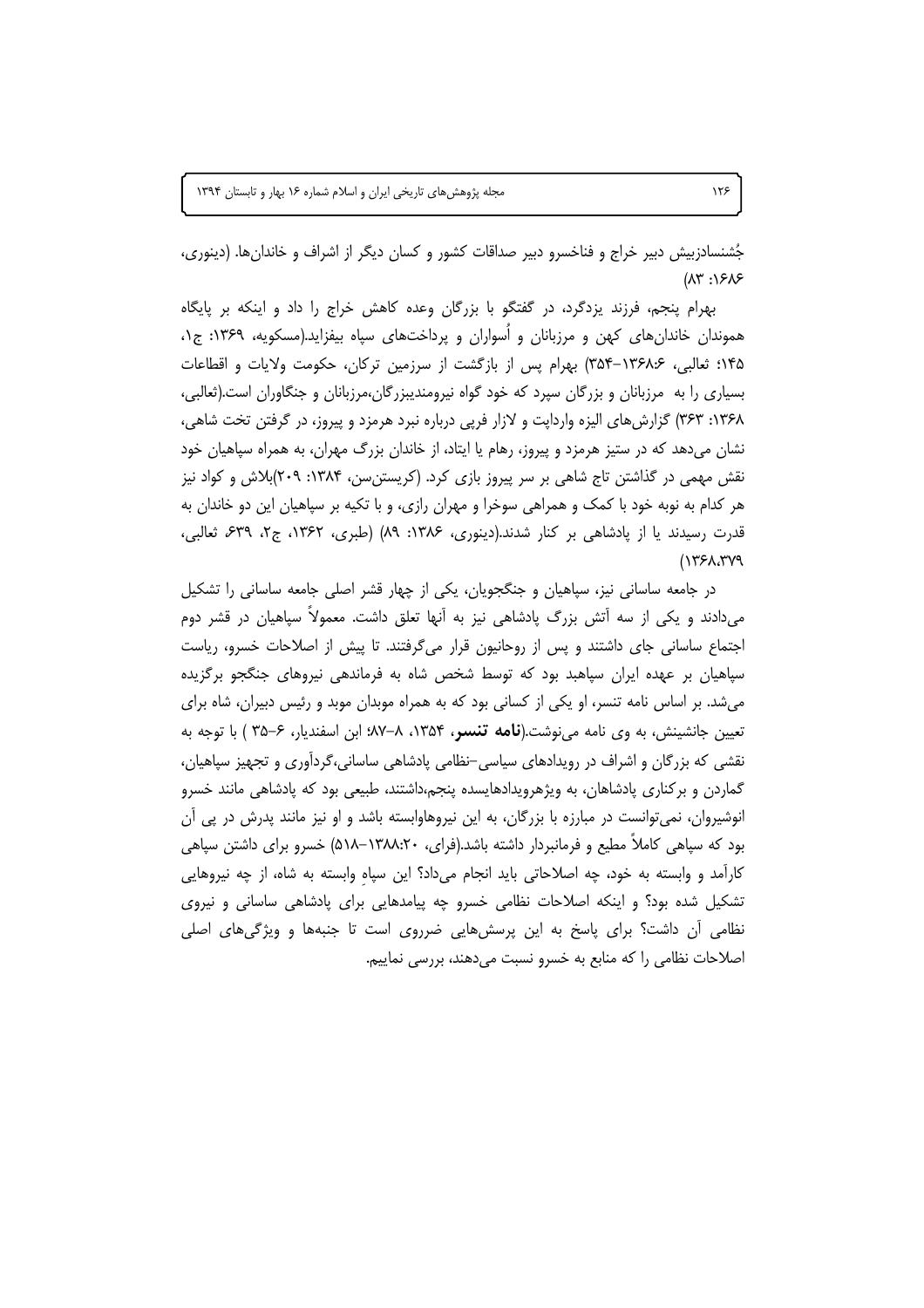#### اصلاحات خسرو در ساختار نظامی

بر اساس منابع، به ابتکار کواد و توانایی خسرو،جامعه ساسانی در سده ششم م.، شاهد اصلاحات بزرگ اجتماعی-اقتصادی،بازبینیدر گروهبندی نیروهای جامعه،دگرگونی در سازمان سپاه و نواوری در سیستم گردآوری مالیات بود. در مورد سپاه، خسرو نشان داد که نسبت به دگرگونی در ساختار و شالوده نیروهای جنگی، به ویژه در بخش بالای سیاه، نگاه ویژهای دارد. اصلاحات نظامی او،دستکم در همه منابع ایرانی و عربی، در پیوندی تنگاتنگ با اصلاحات مالی قرار داده شدهاست. در بیشتر پژوهش های ایرانشناسان نیز اصلاحات خسرو در راستای نوسازی نظام مالیات ساسانی، به ویژه سیستم دریافت خراج و برخورداری از یک درآمد ثابت برای خزانه مرکزی تفسیر شدهاست.(کریستن سن ۱۳۷۵: ۹-۴۸۸؛ شیپمان، ۱۳۸۳: ۵۹) از سوی دیگر پژوهشگران نیز به پیروی از منابع اسلامی مانند مسعودی، طبری و دیگران، به این باور رسیدند که خسرو انوشیروان بر آن بود تا با داشتن خزانهای سرشار از درآمد ثابت، سپاهی ثابت و دولتی فراهم نماید تا آن را جایگزین نیروهای وابسته بزرگان زمیندار و سپاهیان مزدور (Rubin, 1995, 228)أنها نمايد.

كوتاه كردن دست اشرافيت نظامى كهن و أفرينش اشرافيت نظامى نو، به هرحال، نيازمند انجام اصلاحاتی بنیادین بود و منابع موجود به ما می¢ویند که این اصلاحات، چند جنبه مهم و اساسی را در بر میگرفت: بازبینی در قدرت فرماندهی نیروهای نظامی شاهنشاهی(ایران سپاهبد)، بازبینی در به کارگیری یا استخدام سپاهیان و پرداخت دستمزد و بیستگانی آنها، سازماندهی دژها و دیوارهای دفاعی در شرق و غرب. همچنین منابع بر اَنند که به دنبال این اقدامات، سیاه، سازمانی نو یافت و بیشتر وابسته به فرمان مركز شد تا فرمانبردار سران و فرماندهان محلي.

### سياهىدان چهار گانه

آنچه که در گزارش های ایرانی و عربی، نخستین و مهمترین جایگاه را در اصلاح امور سپاه به خود اختصاص داده، بازنگری در قدرت ایران سیاهبد اس*ت،* موضوعی که مهرهای بازمانده از چهار سیاهبد نیز درستی آن را تایید می کنند.(گیزلن، ۱۳۸۴:۲۲ و ادامه) به گزارش طبری، «پیش از یادشاهی کسری، اسپهبدی مملکت که سالاری سپاه بود از آن یکی بود و کسری کار این منصب را میان چهار اسپهبد پراکنده کرد که یکی اسپهبد مشرق بود که خراسان و توابع بود و اسپهبد مغرب و اسپهبد نیمروز که ولايت یمن بود و اسيهبد آذربيجان و توابع كه ولايت خور بود كه اين را مايه نظم ملک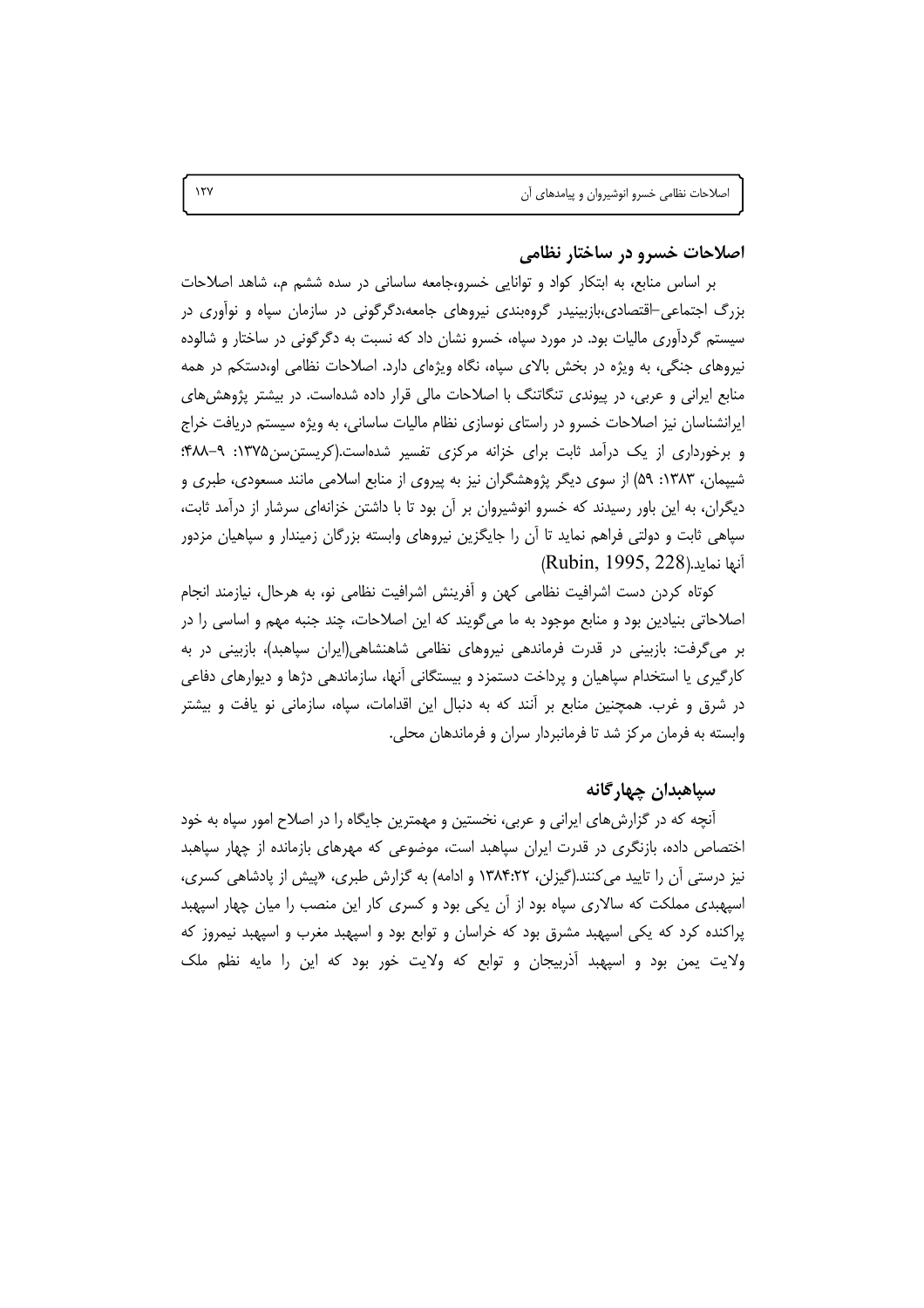دانست»(طبری، ۱۳۶۲:ج۲، ۶۴۶) به گزارش منابع، برای دستیاری هر سیاهبد، یادگوست یا یادگوسیانی گماشته شدهبود.(یعقوبی، ۱۳۶۶:ج۱، ۲۱۹، کریستن سن، ۱۳۷۵:۳-۴۹۲- فرای، ۱۳۳۸: ۵۳۰؛ همو، ۱۳۸۵: ۳۶۸؛ نولدکه، ۱۳۸۸، ۳۰۳؛ دریایی، ۱۳۸۳: ۴۴) تقسیم چهارگانه بر اساس چهار بخش اصلی امپراتوری سپاهبد خووَرسان، خوَروَران، نیمروز و سواد صورت گرفت و اینها بودند که قدرت واقعی نظامی را از این پس در اختیار گرفتند. هر یک از این بخش های چهارگانه، ایالاتی چند را در می گرفتند. مسعودی از این چهار سپاهبد که هر کدام یک چهارم کشور را در اختیار داشتند، به عنوان مدیران امور کشور(اصحاب تدبیرالملک) یاد کردهو اینکه هر یک از آنها مرزبانی داشتند که جانشین سیاهبد بودند.(مسعودی، ۱۳۷۴، ج۱، ۲۴۰؛ همو، ۱۳۸۱: ۹۷؛ کریستن سن، ۱۳۷۵: ۴۹۳) اینان همچنان که دینوری گزارش می کند، از افراد مورد اعتماد شاه و از کسانی بودند که در بزرگی و جایگاه اجتماعی، از دیگران برتر بودند.(دینوری، ۱۳۸۶:۶۶) طبری نیز گزارش می کند که در زمان خسرو، مرزبانان به عنوان مشاوران مورد اعتماد شاه، به مشورت گرفته میشدند و شاه از آنان نظرخواهی می کرد.(طبری، ۱۳۶۲:  $(59 \cdot 07)$ 

بیشتر پژوهشگران بر این باورند که اقدام خسرو — یا به باور برخی، کواد– در تقسیم قدرت ایران سپاهبد به چهار قدرت نظامی که گونهای دگرگونی در دستگاه اداری و نظامی بود، در کنار دیگر

– ؛ دینوری نیز گزارش میدهد که انوشیروان کشور را به چهار بخش تقسیم کرد و بر هر بخش مردی از <sup>1</sup> معتمدان خویش را گماشت، یک بخش خراسان و سیستان و کرمان بود، بخش دوم اصفهان و قم و ناحیه جبل و آذربایجان و ارمنستان بود، بخش سوم فارس و اهواز تا بحرین و بخش چهارم عراق تا مرز کشور روم. هر یک از این فرمان روایان چهارگانه در آخرین حد شرف و اهمیت بودند.( دینوری، ۱۳۸۶، ۹۶؛ فردوسی، ۱۹۶۷،  $.09 - V \Lambda$ 

وزو نامزد کرد آباد شهر جهانرا ببخشيد بر چار بهر دل نامداران بدو شاد کرد نخستین خراسان ازو یاد کرد نهاد بزرگان و جای مهان دگر بهره زان بد قم و اصفهان که بخشش نهادند آزادگان وزین بهره بو آذرابادگان بییمود بینادل و بوم گیل وز ارمینیه تا در اردبیل ز خاور ورا بود تا باختر سيوم پارس و اهواز و مرز خزر چنین پادشاهی و آباد بوم چهارم عراق آمد و بوم روم  $15<sub>A</sub>$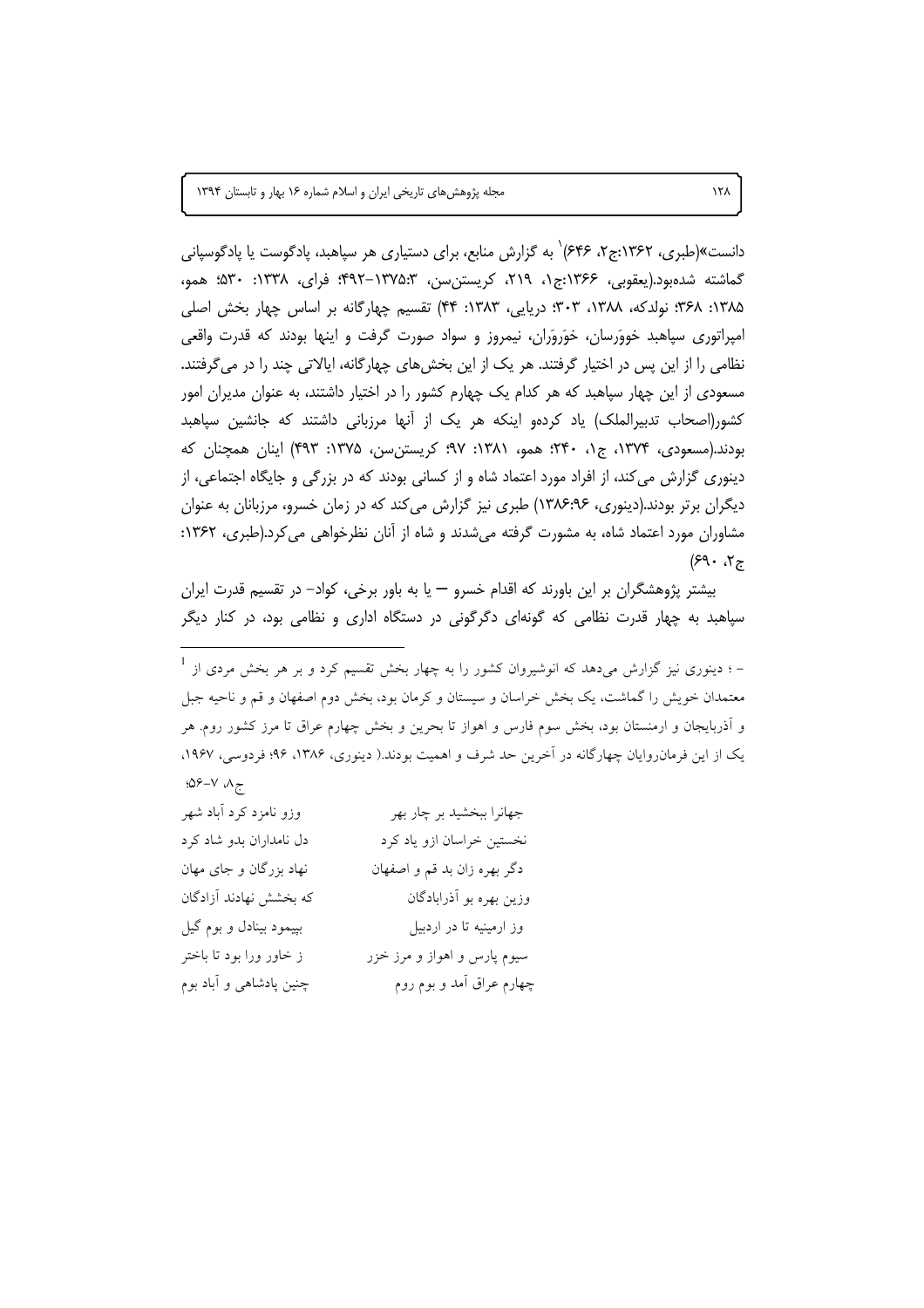اصلاحات، در راستای در هم شکستن قدرت اشراف نیرومند نظامی کهن و به منظور متمرکز ساختن يادشاهي بود.(كريستن سن، ١٣٧۵: ۴۸۵؛ آلتهايم، ٣:١٣٨٢-٢٩٢: دياكونوف، ١٣٨۴: ٣۵٠) بنابراين انتظار می رود که سپاهبدان جدید و نیروهای زیردست آنان به بلندپایگان اشرافیت به خاندانهای محلی اشکانی تعلق نمیداشتند.(Pourshariati, 2008, 95) این امر، مسألهای است که نمیتوان به آسانی مهر تایید بر آن زد.پیروزیهای مکرر خسرو در مرزهای شرقی و غربی نشان از این دارد که این سیاست بیشتر بر اساس اهداف نظامی و دفاعی بود تا دیوانی و اداری. نخستین و مهمترین هدف آن نیز دفاع اًسانتر از مرزها در برابر بیگانگان بود. حتی اگر این فرض درست هم باشد باز این پرسش پیش میآید که در جریان تقسیم قدرت ایران سپاهبد، سپاهبدان چهارگانه از میان چه کسانی برگزیده شدند و آیا خاندانهای کهن اشکانی، در این تقسیمبندی جدید، جایگاهی داشتند یا اینکه شاه، آیا افرادی را برای این جایگاه برگزید که از نیروهای نوآفریدهاش بودند؟

مهرهای بازمانده از چهار سپاهبد گمارده شده توسط خسرو و گزارش های مورخان درباره رویدادهایی که سران خاندانهای اشکانی در پادشاهی هرمزد چهارم و خسروپرویز رقم زدند، به خوبی نشان میدهند که خاندانهای بزرگ اشکانی مانند مهران، اسپاهبدان و کارن همچنان در سلسلهمراتب قدرت و در ساختار سیاسی و اجتماعی پادشاهی ساسانی حضور کارامد داشتند. از گزارشهای منابع تاریخی چنین بر میأید که خاندان مهران در دوران پادشاهی خسرو یکم، از نظر نظامی و اداری، از جایگاه نیرومندی برخوردار بود؛ فردوسی از ایزدگشنسب، از خاندان مهران، یاد می کند که از دبیران خسرو بود و پورشریعتی او را با اسدگوسناس پروکوپیوس یکی میداند.(فردوسی، ۱۹۷۱، ج۹'۳۱۹.Rourshariati, 2008, 102) در گزارش پروکوپیوس، ایزدگشنسب، به همراه برادرش فابریزوس، نقش مهمی در جنگ با بیزانس دارند و ایزدگشنسب، نماینده خسرو در گفتگو با ژوستینین است.(پروکوپیوس،۱۳۶۵، کتاب دوم، فصل۲۶،بند۲۶، ۲۱۲–۲۰۷) افراد نیرومند دیگری از خاندان مهران در دستگاه اداری و نظامی خسرو یکم حضور داشتند که می توان به مهران ستاد اشاره کرد که به گزارش فردوسی، در جنگهای شرقی و در جریان زناشویی خسرو یکم با دختر خاقان ترک، نقش بسزايي داشت.(فردوسي، ١٩٧١، ج١٠٧٨، ج 2008, Pourshariati, 2008, 103-4) اوج قدرت خاندان مهران و البته نقطه آغاز دور شدن آنها از قدرت به زمان بهرام چوبین بر میگردد که توانست برای مدتی عرصه را بر هرمزد چهارم، خسروپرویز و دیگر خاندانهای اشکانی تنگ نماید و مشروعیت خاندان ساسان را در نگهداشت قدرت به چالش بکشد.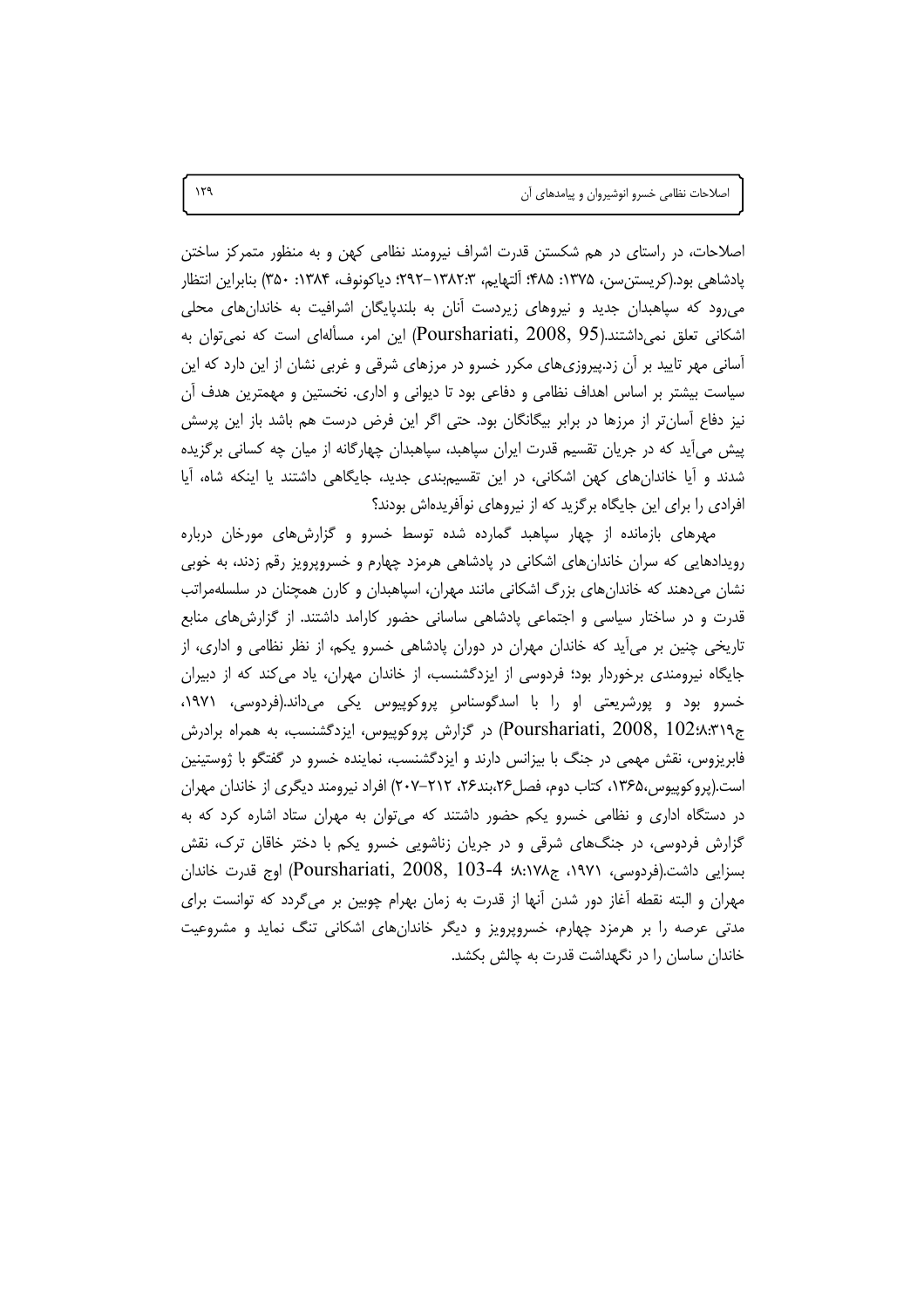به همین ترتیب، سبئوس نیز در گزارشهایش درباره پادشاهی خسرو و هرمزد چهارم، به بلندیایگانی در رتبه سیاهبدی غرب اشاره می⁄نند که گویا مقصود همان اسیاهبدان می،باشند. (Sebeos, 1999, 14, 16, 166; Pourshariati, 2008, 104-6) همچنين اگر بتوانيم به گزارش پروکوپیوس اعتماد کنیم، خسرو نتیجه زناشویی کواد با خواهر اسپهبد بود(پروکوپیوس،۱۳۶۵: کتاب یکم، فصل ۰۱۱، بند۱۱، ۵۷–۵۱) هرچند همین اسپاهبدان در آغاز پادشاهی خسرو، برای برکناری او و بر تخت نشاندن برادرش جم، به همراه دیگر خاندانها دست به توطئه زدند.(همان، کتاب یکم، فصل ۲۳، بند۲۳، ۱۰۷–۱۰۶)و شاید همین توطئه بود که خسرو را واداشت پایگاههای کلیدی نظامی و اداری را به خاندان مهران واگذار نماید. همچنین در نتیجه زناشویی پسر خسرو انوشیروان، هرمزد، با دختر همین خاندان، خسروپرویز به دنیا آمده بود که بندوی و بستام نیز داییهای وی میشدند.(طبری، ۰۱۳۶۲:ج۲، ۰۷۲۷؛ دینوری،۱۲۸۶:۱۲۸۶ Pourshariati, 2008, 110-111) درباره واگذاری اسپاهبدی ایلات شرقی به خاندان کارن در زمان خسرو انوشیروان نیز میتوان به گزارش پارهای از منابع اشاره نمود از جمله دینوری که در جریان گریز بهرام چوبین از برابر خسروپرویز به شرق، در سرزمین کومش با کارن جبلی نهاوندی روبرو شد، کسی که «فرمانروای آن منطقه بود، این کارن پیری فرتوت بود که عمرش افزون از صد بود و سالار جنگ و سرپرست خراج خراسان و کومش و گرگان بود، نخست از سوی انوشروان به آان کار گماشته شده و هرمز هم او را مستقر ساخته بود و چون کار به بهرام چوبین رسید متوجه منزلت و ارج او میان ایرانیان شد و او را همچنان بر آن کار مستقر ساخت،»(دینوری،۱۲۴):۱۳۸۶)

مهرها نیز حضور خاندانهای اشکانی در در مقام سپاهبدی تایید می کنند. بر اساس بررسی های ریکا گیزلن، یازده مهر بازمانده از چهار سپاهبد، به دوران پادشاهی خسرو یکم و پس از او تعلق دارند.( گیزلن،۱۳۸۴:۳۶ و ادامه؛ Gyselen 2001a, 35-45) از این مهرها، دستکم هشت مهر را گیزلن به دوران خسرو یکم نسبت دادهاست. مهرها نشان میدهند که سه تا از سپاهبدان دوران پادشاهی وی از خاندان مهران بودند. از این سه تن، دو تن، سپاهبد شمال یا همان آذربایجان بودند و یکی سپاهبد Gyselen 2001a, 40-45; pourshariati, :۴۸-۱۳۸۴۹۸ - Gyselen 2001a, 40-45; pourshariati, :۴۸-۱۳۸۴۹۸ در همین مهرها، دو مهر وجود دارد که به ویستخم هزاربد، ایران سپاهبد غرب، از $(2008,\ 101$ -2 Pourshariati, 2008, 104-9) مهرهایی نیز از دادبرزین مهر، از خاندانکارن، اسپاهبد خراسان Gyselen 2001a, 36; . ٣٣-۴۵ ماندهاست.( گیزلن، ۱۳۸۴: ۴۵-۴۴. Gyselen 2001a, 36;

 $15.$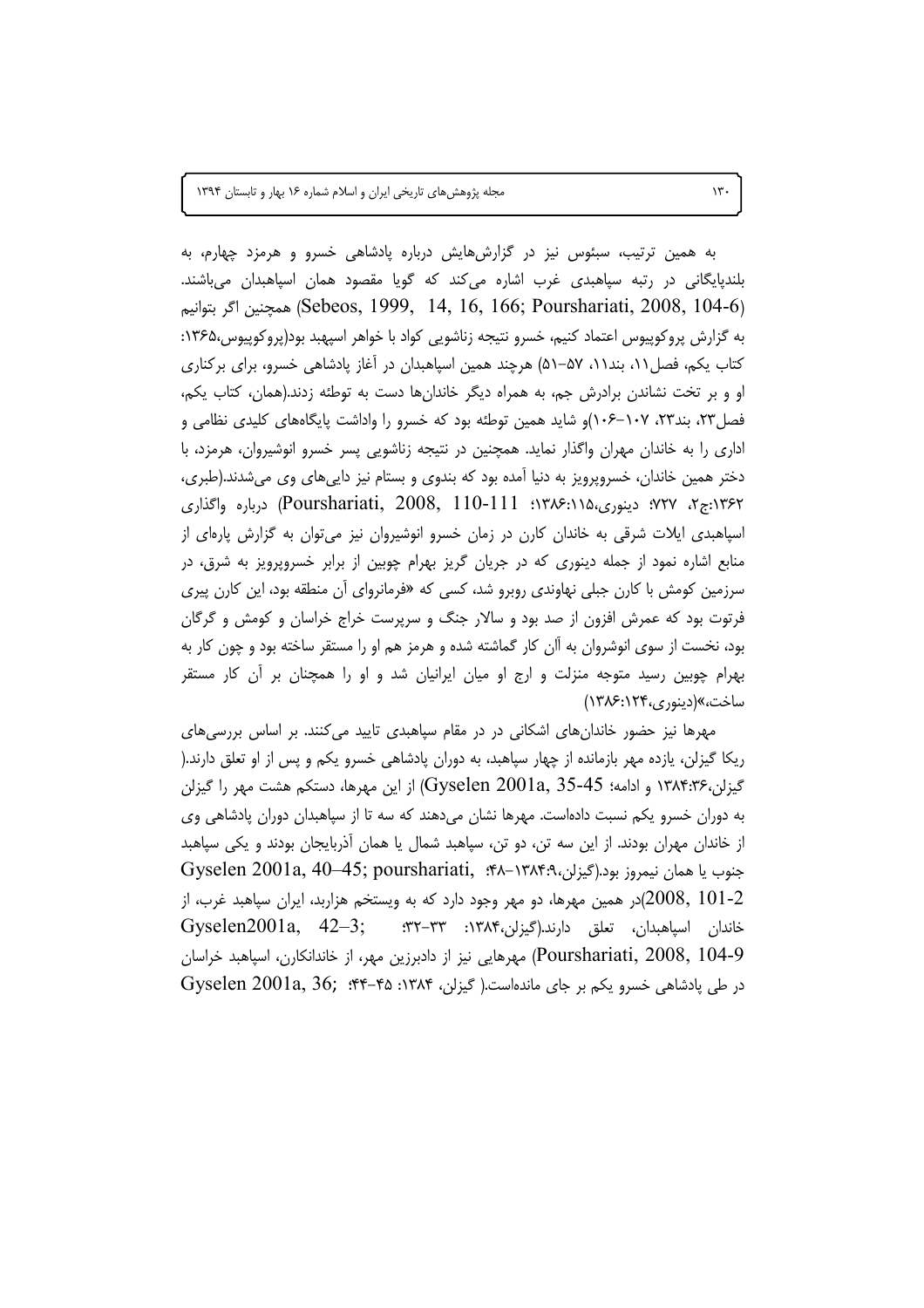Pourshariati, 2008, 114-115) رویهمرفته از گزارشهای تاریخی و مهرها این نکته روشن می گردد که روسای خاندانهای مهم اشکانی در طی اصلاحات خسرو به سیاهبدی چهار بخش امپراتوری گمارده شدند و شورش مزدکیان و اصلاحات نیز نتوانست آنها را از قدرت دور و یا شاه را از آنها بی نیاز سازد.(Pourshariati, 2008, 115-116) از سوی دیگر، گواهی های بالا، این فرض را تایید می کنند که برخلاف باور عمومی، اصلاحات خسرو منجر به این نشد که از این پس، فرماندهان فرادست سپاه و بلندپایگان پادشاهی، کارمندان مزدبگیر و حکومتی یا به واقع دولتی گردند. این بلندپایگان تازه، از همان آغاز، همان روسای نیرومند صاحب قلمرو بودند زیرا ماهیت قلمرو زیر فرمانشان موجب فرایند تبدیل این قلمروها به صورتی کمابیش مستقل و قدرتمند میشد.( Rubin,  $(2004, 249)$ 

#### اسواران و دیهگانان، دژها و زمینهای بخشش

بازبینی در به کارگیری یا استخدام سپاهیان، جنبه دیگر اصلاحات بود. باور عمومی این است که تا پیش از اصلاحات، این زمینداران بزرگ کهن بودند که در زمان فراخوان شاه، فرودستان و نیروهای وابسته به خود را با ساز و برگ به میدان نبرد میفرستادند.(فرای، ۱۳۸۳: ۵۲۰: ۵۲۰: ۳٫۳، ج۳، ۲۵۲) این نیروها که از سوی اشراف در اختیار شاه قرار میگرفتند، سپاهیانی بودند که در واقع در زیر فرماندهی مستقیم شاه قرار نداشتند. اشراف و بزرگان، با زمینهای گستردهای که در اختیار داشتند و مناطقی که شاهان در ازای تهیه سپاه و گردآوری مالیات، به منزله جبران خدمت به آنها واگذار میکردند، توانسته بودند دو ابزار قدرتمند گردآوری مالیات و تهیه سپاهیان را در اختیار خود بگیرند که همین امر باعث گردیده بود مبارزه قدرت میان شاه و اشراف زمیندار، به یکی از ویژگیهای پایدار یادشاهی ساسانی تبدیل گردد.

شاه برای دگرگون کردن این شیوه، نیازمند انجام دو کار بود و گزارشهای در دسترس نیز نشان میدهند که دو گروه نظامی در طی اصلاحات خسرو، توانستند جایگاه نخست نظامی را در سلسلهمراتب قدرت در دست بگیرند؛ گروه اسواران که گویا به اقشار بالای جامعه تعلق داشتند و بازمانده اشرافیت آسیب دیده از جنبش مزدک بودند و گروه موسوم به دهگانان. بر اساس منابع، طبقه نژاده نظامی «اسواران» وابسته به شخص شاه بودند و شاه در پی آن بود که آنها را جایگزین واحدهای اعزامی اشراف زمین داری کند که بیشتر از آنکه به شاه وابسته باشند، وابسته به اشراف بودند. ایجاد نیروی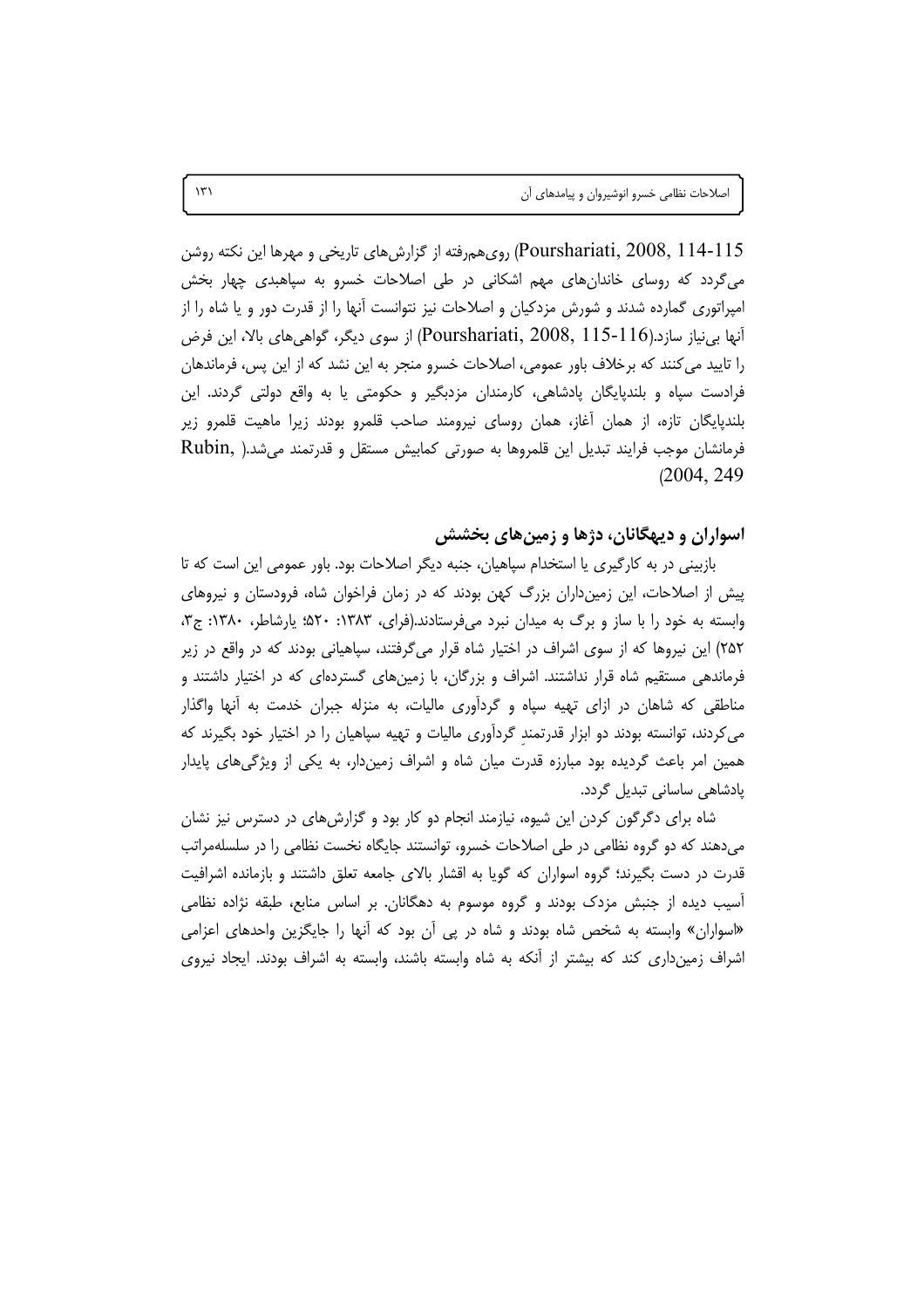اسواران به معنای کاهش هر چه بیشتر وابستگی شاه به اشراف زمیندار و سوارهنظام برداشت شدهاست اما روشن نیست که این اسواران چگونه و از کجا یا از بین چه کسانی برگزیده شدند زیرا در گزارش طبری و مجملالتواریخ می خوانیم که آنانی که تنگدست بودند با اسب، زین ابزار و پول تجهیز گردیدند.« به چابکسواران پرداخت و به تنگدستانشان مرکوب و لوازم داد و مقرری تعیین کرد».(طبری، ١٣۶٢: ج٢، ٤٤٨: مجمل التَّواريخ و القصص،١٣٨٣: ٧۴)

ناروشن تر از آن، نقشی است که خاندانهای اشرافی در سروسامان دادن به این گروه از سپاهیان داشتند. با توجه به گزارش های تاریخی و مهرهای سیاهبدان که از تداوم همکاری خاندان های اشکانی با خسرو و وابستگی خسرو به آنها در انجام اصلاحات آگاهی میدهند، می توان بر این گمان بود که در تشکیل و تجهیز اسواران، خاندانهای اشکانی و در راس آنها، چهار سپاهبد نقش بسزایی داشتند. از سوی دیگر، برخی از سپاهبدان در مهرهایشان عناوینی مانند اسپ بد پارسیگ(سپاهبد جنوب)، اسپ بد پهلو(سپاهبد شرق) و شهر اسپ بد(سپاهبد شمال) داشتند(گیزلن،۱۳۸۴: ۴۷–۴۲) و این نشان میدهد که آفرینش گروه جدید اسواران تنها با کمک خاندانهای اشکانی و با وابستگی به آنها میسر بود و همانند گذشته، این خاندانهای اشکانی بودند که میتوانستند فراهم کننده اصلی اسواران باشند. طبری، فردوسی، دینوری و یعقوبی، از مردی دوراندیش و با اراده به نام پاپک یاد می کنند که انوشیروان او را برای دفتر آمار سربازان(دیوان جنگیان) گماشت تا سربازان را با ابزار جنگی مورد نیاز تجهیز نماید.(طبری، ۱۳۶۲: ج۲، ۵–۷۰۴؛ فردوسی، ۱۹۶۷، ج۰۵،۵–۶۲؛ فردوسی بابک را موبد می خواند.؛ یعقوبی، ۱۳۶۶:ج۱، ۳-۲۰۲: دینوری، ۱۳۸۶:-۱۰۰؛ ألتهایم، ۱۳۸۲: ۱۶۰) در کنار دیوان یا دفتر جنگیان، دیوان و دفتری نیز برای ثبت بیستگانی(دیوان العطا/ دیوان بخشش۱۵) و دفاتری برای ثبت اسامی و نشانههای اسبان و سربازان ایجاد شد و دفتر عرض سپاه(دیوانالعرض) را مرتب نمودند و آن را به اشخاص شایسته سپردند.(طبری، ۱۳۶۲: ج۲، ۵–۷۰۴ یعقوبی، ۱۳۶۶، ج۱، ۳–۲۰۲ ألتهایم، ۱۳۸۲:  $(15.$ 

از سوی دیگر، با واگذاری زمینها، دژها و روستاها به بزرگان جدید فرودست، دهقانان یا دیهگانان، شاه بر آن بود تا نیروی جدیدی در سطح محلی در برابر بزرگان بلندپایهای که به شاه انتقاد می کردند و کشاورزان بالقوه شورشی، ایجاد کند.(فرای، ۱۳۸۵: ۳۶۶: ویسهوفر، ۱۳۷۸: 44:۲۱۶, Zakeri,1993)خسرو انوشیروان برای پرداخت دستمزد خدمات این بزرگان فرودست و همچنین دور کردن اشراف زمیندار از اداره روستاها، به جای دادن پول مسکوک و حتی جنس، اقدام به واگذاری روستاها به أنها نمود و همین امر باعث شد تا در پایان دوران ساسانی، دیهگانان، که پایگاه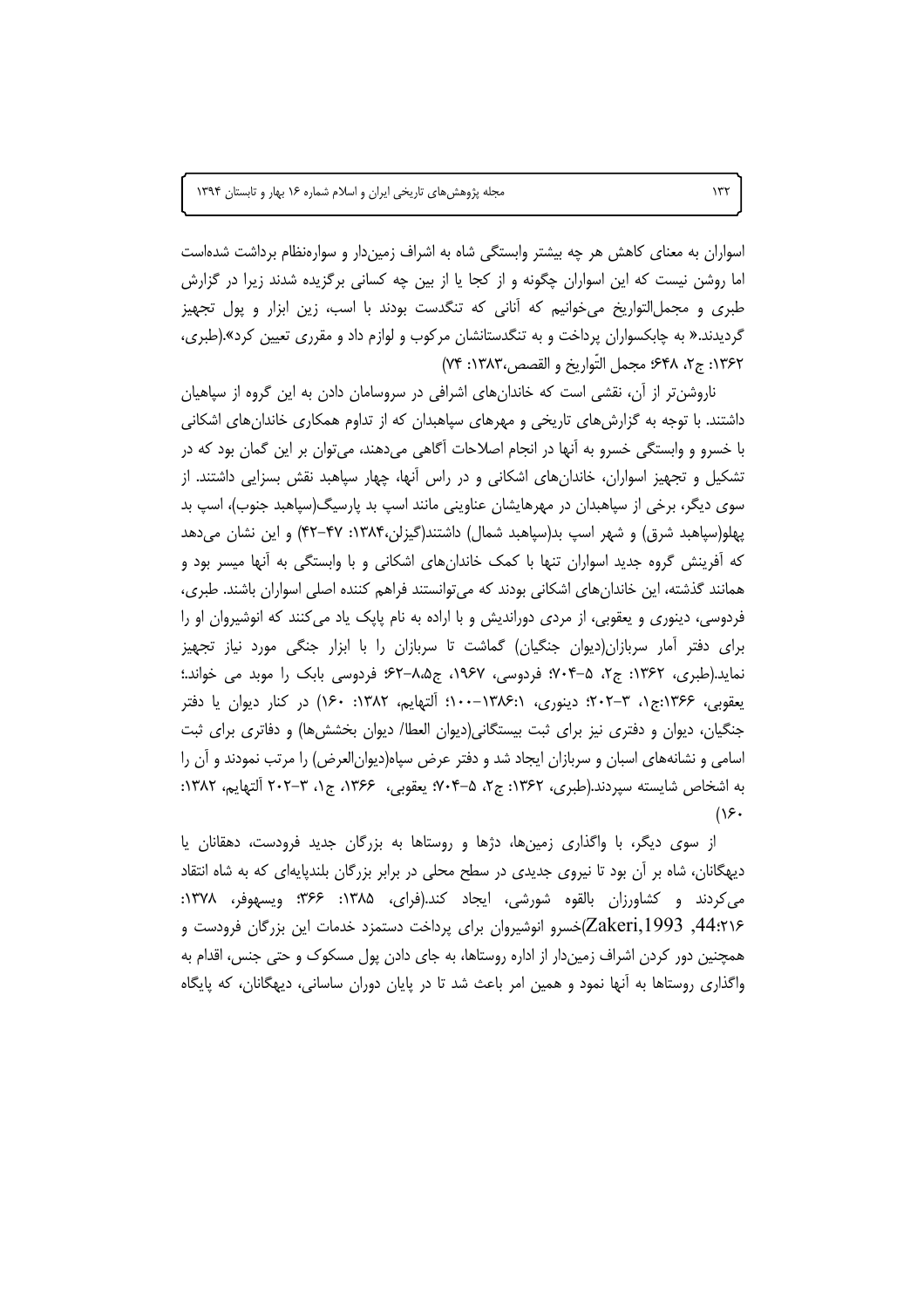خویش را در نتیجه لطف پادشاه به دست آورده بودند، زمینها را در اختیار خود بگیرند و با بر عهده گرفتن اداره امور محلی، به طبقه بزرگی از خرده مالکان تبدیل گردند.(کریستن سن، ۱۳۸۴، ۵۷۲، ۵۷۳. آلتهایم، ۱۳۸۲۰۶–۱۵۹: طاووسی و میرزایی، ۱۳۸۳)به این ترتیب، این اقدامات موجب تقویت نیروی نظامی کشور و وابستگی آن به حکومت مرکزی و شاه گردید.

ساخت دژها و دیوارهای دفاعی در نواحی مرزی، اقدام دیگری بود که پیوندی ناگسستنی با اقدامات خسرو در امور نظامی و سپاهی گری داشت. مهمترین دژها و دیوارهای دفاعی در شمال بنا شد که از دروازه دربند در قفقاز تا گرگان ادامه داشت.(حمزه اصفهانی، ۱۳۶۷: ۵۵)این دیوار دفاعی و باروهای آن را پیشتر پیروز و کواد ساخته بودند(طبری، ۱۳۶۲: ج۲، ۶۴۷) و انوشیروان آن را گسترش داد.(اَلتهایم، ۱۳۸۲: ص۶۳)اما انوشیروان دستور داد در اَنجا شهرها، دژها و باروهای بسیاری ساختند تا در صورت یورش دشمن پناهگاهی برای اهالی آن با سرزمین باشد.(طبری، ۱۳۶۲: ج۲، ۴۷: آلتهایم،۱۳۸۲: ۱۶۳) در مرز قفقاز، خسرو یک نیروی پایدار پنج هزار سواره و پیاده و دیواری به درازايبيست فرسخ برپا كرد(طبرى، ١٣۶٢: ج٢، ٨-٤٣٧؛ آلتهايم،١٣٨٢: ١۶٣: Browne, 1900, 227)و برای تامین هزینه این نیرو، زمینهای پیرامون را در اختیار آنها قرار داد.(طبری، ۱۳۶۲: ج۲، ۶۴۷؛ ألتهايم،۱۳۸۲: ۱۶۳) در شمال شرق ايران، در گرگان نيز، انوشيروان ديوار دفاعي برآورد و پادگاني از سوارهنظام و پیادهنظام بر پا کرد که باعث شد یورش های فراوان ترکان دفع شود.(طبری، ۱۳۶۲: ج۲، ۰۶۴۷–۸٪ آلتهایم،۱۳۸۲: ۱۶۳) همین تدابیر درباره باروهای دفاعی در مرز ایران و بیزانس در میانرودان نیز به کار گرفته شد که به گزارش پروکوپیوس، در اینجا خسرو انوشیروانپادگان نیرومندی مرکب از هشتصد سوارەنظام مستقر كردەبود.(پروكوپیوس، ۱۳۶۵: كتاب دوم، فصل۱۹، بندهای۲–۱: ألتهایم، (Procopius, 1938, Wars XIX, 1-8.: >> 1747

جنبه دیگر سیاست بازبینی دفاع از مرزهای شاهنشاهی، مبتنی بر به کارگیری نیروهای اقوام چادرنشین و راهزن در مرزهای درونی و بیرونیبود. این سیاست به ویژه درباره جابجایی اقوام پاریز، چول، ابخاز، بنجر، خزر و قوم الان به کار گرفته شد و هر کدام در بخشهایی مانند گرگان، آذربایجان و اطراف مستقر نمود.(طبری، ۱۳۶۲: ج۲، ۷–۴۶۴؛ کریستن سن، ۱۳۷۵:۱–۴۹۰)بررسی روبین نشان می دهد که ورود گروههای چادرنشین به قلمرو ساسانی به گونهای که احتمالاً آنها، منبع نیروی انسانی سیاه ساسانی را که در قلمرو ایران مستقر گردید، تشکیل میدادند، فرایندی پایدار و در حال پیشروی بود. باقی ماندن کواد یکم نیز در قدرت، در حقیقت، بدون دسترسی به یک نیروی مزدور هپتالی فراوان، به سختی امکانیذیر بود.(Rubin, 1995, 282-3)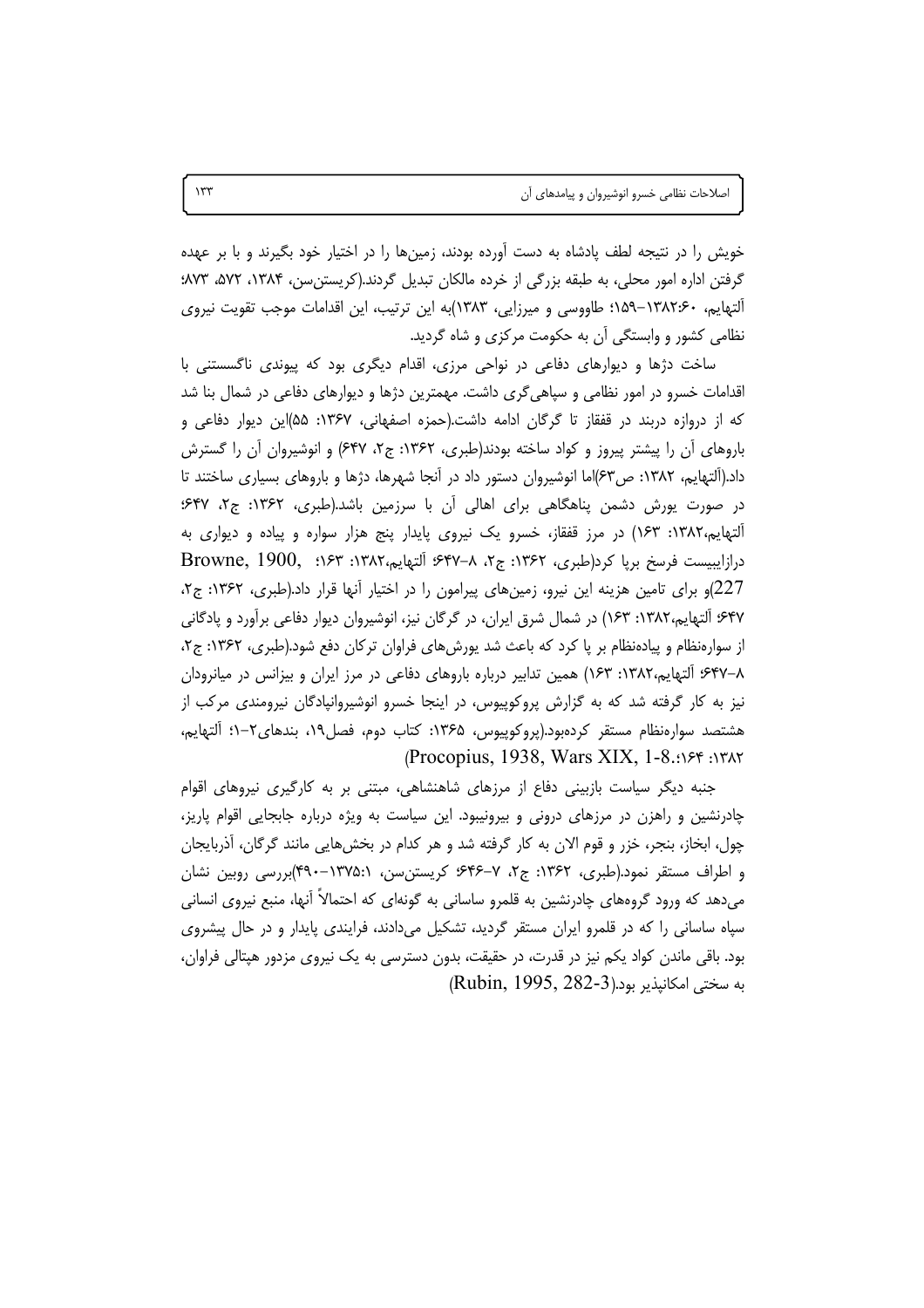پیامدهای اصلاحات نظامی خسرو و شورش سپاهبدان

منابع چنین القا می کنند که اصلاحات با کامیابی هر چه تمامتر و حتی با شتابی مثال زدنی به بار نشست و موجب گردید شاهنشاهی نسبت به گذشته نیرومندتر و یکپارچهتر گردد. با توجه به پیروزیی هایی که در نبرد با بیزانس و در مرزهای شرقی به دست آمد، البته می توان گفت در زمینه نظامی و با توجه به سازماندهی جدید، یادشاهی از رشته نبردهای پیش رو با کامیابی و سربلندی بیرون آمده بود اما این کامیابی ها چندان نپایید و بیدرنگ پس از مرگ خسرو، اصلاحات ضعف و ناکارآمدی خود را نشان داد. در زمان جانشین انوشیروان، هرمزد چهارم(۵۷۸–۵۹۰ م.)، نبرد شاه و بزرگان از سر شد.(طبری، ۱۳۶۲: ج۲، ۵–۷۲۴)بیشترتواریخشرقیازخیرخواهیاونسبتبه بینوایان گرفته وسختگیریاونسبتبهبزرگانسخنگفتهاندو بر آنند که او در چارچوب سیاستی تودهگرا، به کشتار بزرگان یرداخت. این منابع آوردهاند که او در مدت یادشاهی اش «درماندگان و درویشان را دست می گرفت. جز آن که بر نژادگان میتاخت. بدین روی با وی دشمن شدند و کینهاش را به دل گرفتند و چون این را بدانست وی نیز کینهشان را به دل گرفت. … جز خویی که از دائیان تورانی خویش داشته که نژادگان و بزرگزادگان و دانشوران را از خود دور می کردهاست. گویند سیزدههزاروششصدتناز بزرگان، دانشوران [دین پیشگان] و دارندگان خاندان های بزرگ را کشت…. با فرودستان مهربان بود و در کارشان میاندیشید. هرمز انبوهی از مهتران را به زندان کرد و بسیاری را از پایههاشان فرو انداخت و پاس اسواران را نداشت. از این رو، بزرگان با وی بد دل شدند.(طبری، ۱۳۶۲: ج۲، ۵-۷۲۴؛ مسکویه، ج۱، ۷– ١٨۶: ابن|ثير، ١٣٧٠، ج٢، ص٩۴۴: مسعودي، ١٣٧۴:ج١، ٢٤٥: فردوسي، ١٩۶٧، ج٨، ٢٧–٣١۶: نولدكه، ٬۲۹۰٬۱۳۷۸ کولسنیکف،۲۵۳۵:۵۰–۱۰۴) مسعودی در ادامه سیاست سختگیرانه هرمزد علیه بزرگان و توده گرا بودنش، گزارش می *ک*ند که «بسال دوازدهم شاهی هرمز کار ملک پراکنده شد و ارکان آن بلرزید و دشمنان رو سوی او کردند و یاغی وی بسیار شد. وی احکام موبدان را از میان برداشته بود و روش معقول و شریعت قدیم ویرانی گرفته بود و اصول را تغییر داده و رسوم را محو کرده بود».(مسعودی، ۱۳۷۴: ج۱، ۲۶۵)

به راستی چه پیشامدی روی داد که هرمزد اینچنین نسبت به بزرگان، دینمردان و خاندانهای بزرگ سخت گرفت و در برابر آن به پشتیبانی از فرودستان، بینوایان و غیر بزرگان روی آورد؟ فردوسی در سخنرانی به تختنشینی هرمزد، به گوشههایی از دیدگاه سختگیرانه وی می پردازد و نشان می دهد که به دیده هرمزد، کسان بسیاری در دوران پادشاهی پدرش جایگاهی در حد شاهان یافتند و ثروت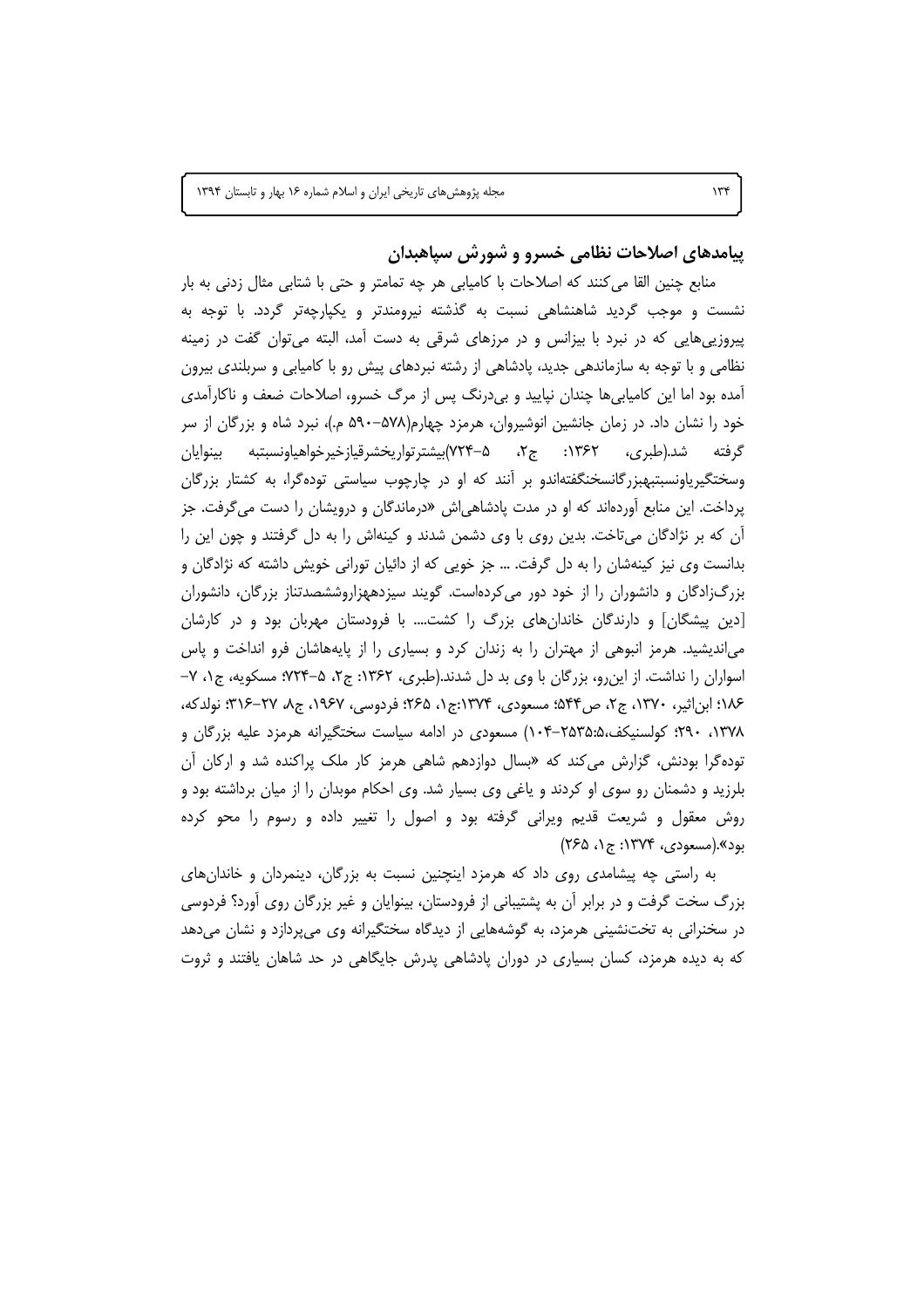بسیار اندوختند و سخنان او برای نواختن درویشان و پارسایان، شادمانی، و برای گنجداران تهدیدی جدی به شمار میرفت. از این رو، همه کسانی که روزگاری در نزد پدرش شاد و از بیم و گزند در امان بودند، به صورتی بیگناه تباه گردیدند از جمله سه مرد ار دبیران انوشیروان به نامهای ایزدگشنسب، برزمهر/ سیمای برزین و ماه آذرش(فردوسی، ۱۹۶۷، ج۸، ۲۶–۳۱۷) که مهرهای بازمانده از سپاهبدان نشان می دهد که هر سه از سیاهبدان روزگار خسرو یکم بودند.<sup>۲</sup> (-Pourshariati, 2008, 119 122) یکی از راهکارهای هرمزد برای از سر راه برداشتن سپاهبدان پرقدرت، به گزارش فردوسی، به جان هم انداختن سیاهبدان، از جمله ماه آذرش از خاندان مهران، علیه سیما برزین مهر از خاندان کارن بود و اگر بتوانیم به گزارش فردوسی اعتماد کنیم سرانجام هر سه سپاهبد توسط هرمزد کشته شدند. ` (فردوسی،١٩۶٧، ج٨، ٢۶-٢١٨)

گزارش فردوسی و دیگر منابع، بیانگر این نکته است که سیاهبدان در نتیجه اصلاحات خسرو نه تنها به قدرت و ثروت فراوانی دست یافته بودند بلکه دستیابی به مقام سپاهبدی چهارگانه نیز در خاندانِها موروثي گرديده بود(Pourshariati, 2008,102-125) و نمونه بهرام چوبين و خاندانش به تنهایی بسنده است تا نشان دهد که هرمزد از به بار نشستن اصلاحات پدرش چه چیزی را بایستی برداشت می کرد. امکانی که در زمان خسرو، به چهار سپاهبد– که بیشتر از خاندانهای اشکانی

- با اینکه در گزارش فردوسی، نگاه و برداشت منفی و نکوهشگرانهای نسبت به شخصیت هرمزد به چشم  $^2$ میخورد و همین مسأله را میٍتوان در طبری و دیگر منابع نیز یافت اما گویا نباید فراموش کنیم که گویا هرمزد با در پیش گرفتن چنین اقداماتی، بر این باور بوده که اصلاحات پدرش خسرو را همچنان ادامه میدهد. در زمان خود خسرو انوشیروان نیز داستان سیهسالار آذربایجان و ماجرای وی با پیرزن، به نظر می رسد درسايههمينجرياناتقابلتفسير مي باشد. ابنجا، در سيهسالار پاسپاهېدآذر بايجانباوجو دېر خو ر دارياز ثر و تفر اوان،چشماَز بهکلبهيير زندوختهو سر انجامشاهداد گر،سپاهېدبيه دادگرراازقدرتبرمی اندازد،

- از گزارش منابع این نکته استنباط میشود که ستیز میان هرمزد و بزرگان، این بار تنها برضد اشراف نظامی <sup>3</sup> و ارضی(آلتهایم، ۱۳۸۲: ۱۶۷) نبود بلکه دینمردان و دبیران نیز از این ستیز بر کنار نبودند.( طبری، ۱۳۶۲: ج ۲، ۵–۷۲۴؛ مسکویه، ج۱، ۷–۱۸۶؛ ابن|ثیر، ۱۳۷۰، ج۲، ص۶۴۴؛ فردوسی، ۱۹۶۷،ج۸، ۲۶–۳۱۷؛ کولسنیکف،  $(1 - \lambda - 1) \cdot V$ : ٢۵٣٥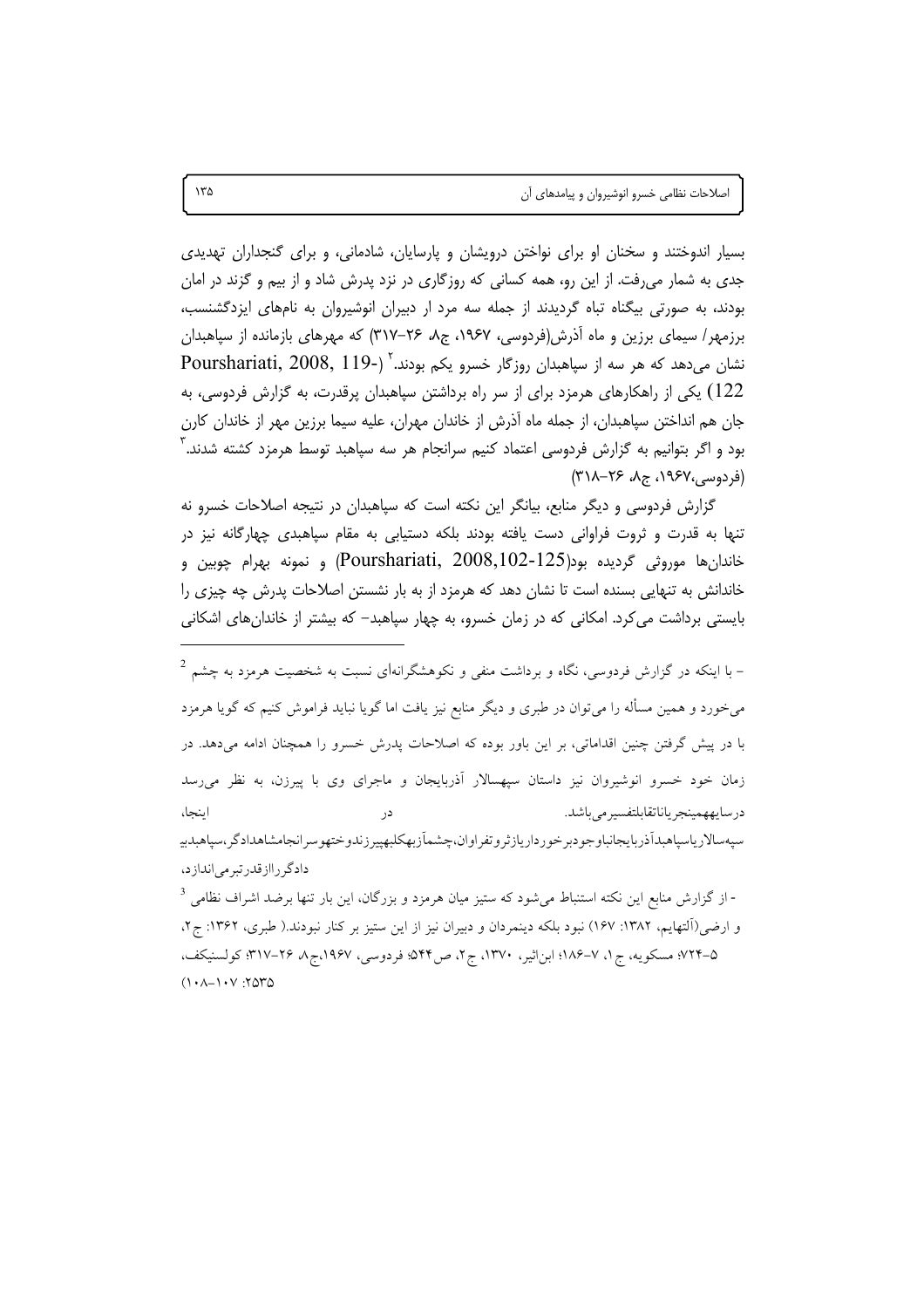بودند– در گردآوری مالیات مناطق زیر فرماندهی شان و اختصاص بخشی از این مالیات، برای گردآوری و نگهداری سیاه به ویژه در زمان بروز جنگ، داده شده بود و هرمزد نیز دست بهرام چوبین را در خزانه انبارهای نظامی و دیوان سپاه و گزینش مردان جنگی باز گذاشته بود(ثعالبی،۱۳۶۸، ۴۱۴ ؛ دینوری، ۱۳۸۶، ۱۰۸؛ فردوسی، ۱۹۶۷، ۴۳–۳۳۹)بیش از پیش زمینه را برای شورش خاندانهای اشکانی علیه ساسانیان فراهم نمود. با محدودیت و سختگیری که هرمزد، نسبت به خاندانهای اشکانی نشان داد و این خود شاید برای نخستین بار در تاریخ ساسانی بود و حتی خسرو نیز به این کار مبادرت نکرده بود، برای نخستین بار ستیزه خاندان های اشکانی با خاندان ساسان، رنگ و بوی تازهای پیدا کرد و مسأله به چالش کشیده شدن مشروعیت خاندان ساسان به میان آمد. این بار یکی از اعضای خاندانهای اشکانی داعیه حکومت و به تخت نشینی را پیش کشید.

منابع به ما أگاهی میدهند که پیروزیهایی بهرام چوبین در نبردهای شرق و غرب، اختیارات گستردهای که در این نبردها به او داده شده بود(.522–Shahbazi, 2011, 519)، بخشش های او در میان سپاهیان(فردوسی، ۱۹۶۷، ج۸، ۴۰۲–۳۹۸) و تصمیم هرمزد برای فروکاستن قدرت رو به افزایش بهرام و خاندان مهران، اندیشه بازآفرینی پادشاهی اشکانی در میان خاندانهای اشکانی، به ویژه خاندان مهران، را بیدرنگ پس از برکناری بهرام از سپاهبدی، رقم زد و داعیه غاصب بودن خاندان ساسان را پیش کشید.(فردوسی ۱۹۶۷، ج۸، ۴۰۰–۳۹۸ ؛ طبری، ۱۳۶۲: ج۲، ۳۱٪ دینوری، ۱۳۸۶، ۶– ۱۱۵، ۱۲۴) وقتی شورش بهرام چوبین در آذربایجان و خراسان، دو قلمرو اصلی خاندان اشکانی، رقم خورد (ثعالبي،١٣۶٨، ٢١۴ ؛ دينوري، ١٣٨۶: ١٠٨؛ فردوسي، ١٩۶٧، ج٨، ٢١٩ و ادامه؛ يعقوبي،١٣۶۶، ج۰، ۲۰۷) و در تیسفون نیز، بزرگان ناخشنود، وزیران، دبیران، سرهنگان و موبدان که بیشتر اشکانی و از خاندان اسپاهبدان بودند،(مجمل التَّواريخ و القصص، ۱۳۸۳: ۷۷) عرصه بر خاندان ساسانی تنگ و گسست اشکانیان از ساسانیان و برهم خوردن اتحادشان آغاز گردید. این گسست با اعلام پادشاهی از سوی بهرام چوبین، شکل عملی به خود گرفت و برای نخستین باری، فردی از خاندانهای اشکانی بر تخت شاهی نشست و به نام خود سکه زد.(طبری، ۱۳۶۲، ج۲، Shahbazi, 2011,521:۷۳۲)

روی کار آمدن بهرام، نه تنها برای نخستین بار شهرت و اعتبار خاندان ساسانی را از نظر مشروعیت پادشاهی لکهدار ساخت بلکه زمینه را برای تاج و تختخواهی دیگر خاندان اشکانی نیز فراهم نمود. پیشتر هرمزد، پدر زن خود، اسپارایت، از خاندان اسپاهبدان را کشته بود و بر این پایه، فرزندان وی و برادر زنهای خود، ویستهم و بندوی را نسبت به خود دشمن کرده بود.( Sebeos, 127 ,14; Pourshariati, 2008, 197 ) کور نمودن و برکناری هرمزد از یادشاهی و کشتن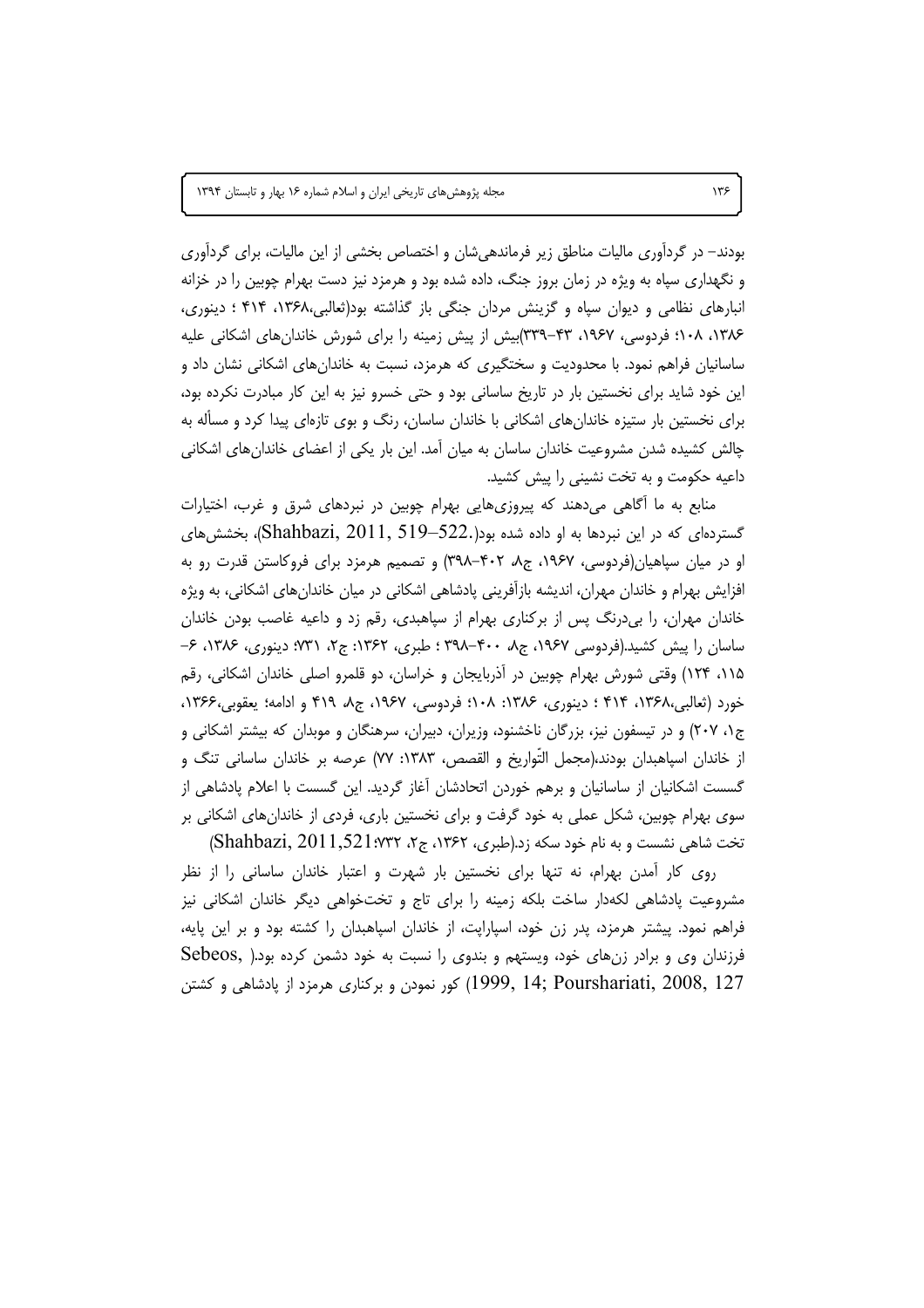اصلاحات نظامی خسرو انوشیروان و پیامدهای آن

وی توسط ویستهم و بندوی، هرچند زمینه را برای به تختنشینی بهرام فراهم نمود اما آنچه در آغاز این دو عضو از خاندان اسپاهبدان را از ادعای پادشاهی برای خود و باقی نگهداشتن پادشاهی در نزد خاندان ساسانی باز داشت، رقابتی سختی بود که با خاندان مهران داشتند و از زمانی که بهرام پادشاهی را به چنگ آورده بود، دو چندان شده بود. اسپاهبدان خود را برادران خاندان ساسان و شریکان در یادشاهی می دانستند.( دینوری، ۱۳۸۶: ۳–۱۳۱) همکاری آنها با خسرویرویز از یک سو برای پایان دادن به دعوی پادشاهی بهرام و از سوی دیگر برای دست نشانده کردن خسرو و سایه انداختن بر پادشاهی ساساني بود. اين به اين معنا بود كه هرمزد چهارم، با وجود وابستگي به خاندانهاي اشكاني، به دليل تلاشش برای متوقف کردن قدرت آنها، نتوانسته بود برای چیرگی بر دعوی بهرام چوبین، به هیچ یک از خاندان های اشکانی تکیه کند اما خسروپرویز و خاندان اسپاهبدان ناگزیر بودند برای حذف رقیب سرسخت خود، از در همکاری با یکدیگر وارد گردند و حتی از بیزانس درخواست کمک نمايند.(دينوري،١٣٨۶-١٢٣٠-١١۶؛طبري، ١٣۶۲،ج۲، ۴-٣٧:257-257, (Rubin, 2004, 255-257)

شاهان ساسانی به ویژه از زمان کواد، کوشش فراوانی برای حذف یا محدود کردن قدرت خاندان های اشکانی در پیش گرفتند اما اینکه گمان کنیم اصلاحات خسرو، با وجود اینکه امکان بازآفرینی و احیای قدرت بزرگان و وابستگی موقت آنها به شاه را فراهم نمود، توانست زمینه و شرایطی را فراهم کند که این بزرگان همچنان وابسته به خسرو و شاهان جانشین وی باشندنیز، دور از ذهن است. شورش بهرام چوبین و پس از آن شورش بستام، عملاً نشان داد که این وابستگی چه اندازه سست و لرزان بوده و اینکه امید به فرمانبرداری بزرگان از شاه و عدم بازگشت آنها به دوران پیش از جنبش مزدک و اصلاحات انوشیروان، تا چه اندازه بیهوده بودهاست. به هر حال، اصلاحات خسرو هرگز به آن نتیجهای که منابع و پارهای از پژوهشگران به آن باور دارند و آن، ناوابستگی ساسانیان به خاندانهای اشکانی و نیروهای وابسته به آنها بود، منجر نگردید.

## فرجام سخن

با توجه به بررسی منابع، خسرو انوشیروان کوشید تا در برخی زمینهها مانند ساختار سپاه، تجهیزات، ترکیب سپاه، وابستگی یا ناوابستگی سپاه به شخص شاه، ایجاد نیرویی ثابت برای شخص شاه و کاهش وابستگی به بزرگان اصلاحاتی پدید آورد. اما دگرگونی که وی در سازمان سپاه داده بود و آن را بر اساس سپاهی ثابت از واحدهای سوارهنظام زبده و ماهر، زیر فرماندهی شخص شاه، متشکل از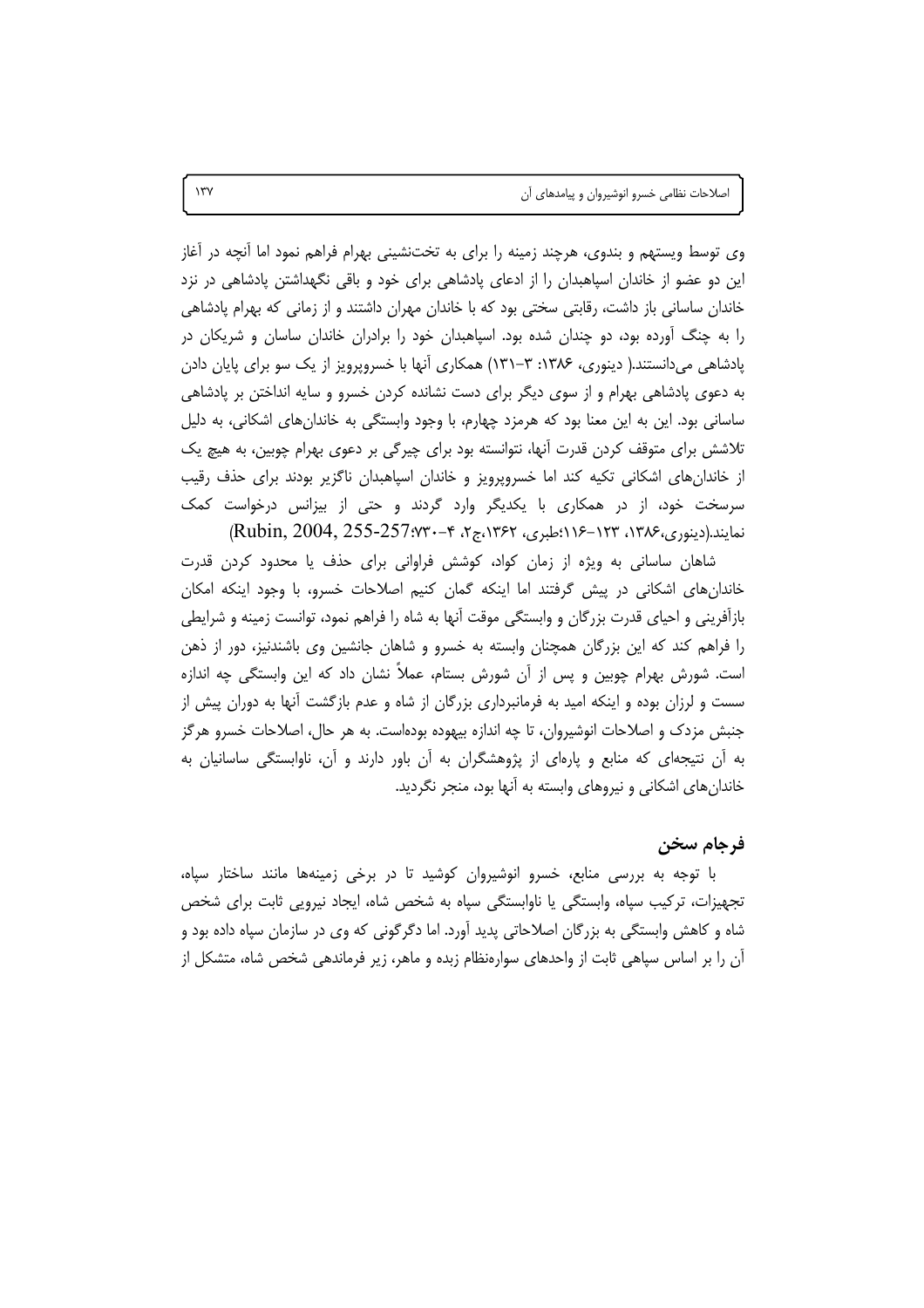اشراف جوان و دهقانان و همچنین نیروهای مزدور چادرنشیان، بنا نهاده بود تا هر چه بیشتر وابسته به فرمان مرکز باشد و نه فرمانبردار سران و فرماندهان محلی، با خوی کهن بزرگان و اشراف زمیندار نظامی و سنتی ناسازگار درآمد. اصلاحات خسرو هرگز به معنای رهایی از وابستگی به بزرگان و نیروهای در خدمت آنها نبود و و کوشش خسرو برای کاهش وابستگی نظامی شاه به بزرگان، در واقع بیانگر و بازتاب نشانههای انحطاط و زوال رو به نابودی برای پادشاهی بود زیرا از یک سو شاه دیگر نمی خواست بر پشتیبانی نیروی بزرگان و نیروهای وابسته به آنان تکیه کند و از سوی دیگر، این کوشش به معنای فاصله گرفتن از ساختار نخستینی بود که در گذشته بیش از هر چیز بزرگان را موظف می کرد سپاه را تجهیز و تامین مالی نمایند نه شخص شاه را. این در حالی بود که اصلاحات خسرو در چارچوبی صورت می گرفت که تنها می توانست بر امکانات، توانایی های مالی و نظامی و تجربیات بزرگان و دارندگان قلمروهای حکومتی تکیه کند و تنها این نیروهای توانمند سنتی و ریشهدار بودند که میتوانستند مقامهای مهم و کلیدی را در بخش کشوری و نظامی در اختیار بگیرند و شاه را در اداره قلمرو گستردهاش پاری نمایند. شاید خسرو به درستی این حقیقت را درک کرده بود که برای به خاک مالیدن کمر قدرت بزرگان و دینمردان و به دنبال آن افزایش قدرت پادشاه و ایجاد پادشاهی متمرکز، ناگزیر است تنها به امکانات و تواناییهای محدودی که در برابر قدرت گسترده طبقات بالای جامعه در دست دارد، بسنده نماید. بنابراین اصلاحات خسرو نه بنیادین و ژرف بود و نه خسرو میتوانست برای تامین سپاهش، حتی سپاهی ثابت و در خدمت شخص شاه، بر پشتیبانی کسان دیگری غیر از بزرگان حساب باز کند.

در واقع، به نظر می رسد اصلاحات در ساختار سیاه، نه تنها به تمرکز یادشاهی نینجامید بلکه به اسپهبدان و مرزبانان در حوزههای خود، قدرت فزایندهای بخشید آنچنانکه در زمان جانشینان وی، آنها را وادار و متمایل به استقلال و جدایی نمود. شاه، حتی در زمان خود خسرو، هنوز از نیروی نظامی اشراف کهن بی نیاز نبود. سپاهبدان خسرو همچنان از میان خاندانهای اشکانی برگزیده میشدند و نژادگان سوارهنظام یا اسواران نیز همانند گذشته، از نیروهای وابسته به بزرگان فراهم میشدند اما در خدمت مستقیم شاه بودند. هرمزد پسر و جانشین خسرو نیز بر آن بود تا با سختگیری نسبت به بزرگان و به ویژه اسواران و سپاهبدان، اصلاحات پدرش را دستنخورده و پایدار نگهدارد و البته به خوبی درک کرده بود که اصلاحات چه قدرتی به برخی از بزرگان بخشیده و آنها را تا جایگاه شاهان بالا بردهاست. این نتیجهای نبود که او و پدرش انتظار داشتند. پیروزیهای بهرام و به بیان دیگر، خاندان مهران در نبردهای شرق نه تنها هرمزد بلکه دیگر خاندانهای رقیب مانند اسپاهبدان را از افزایش قدرت خاندان

 $\lambda$ ۳۸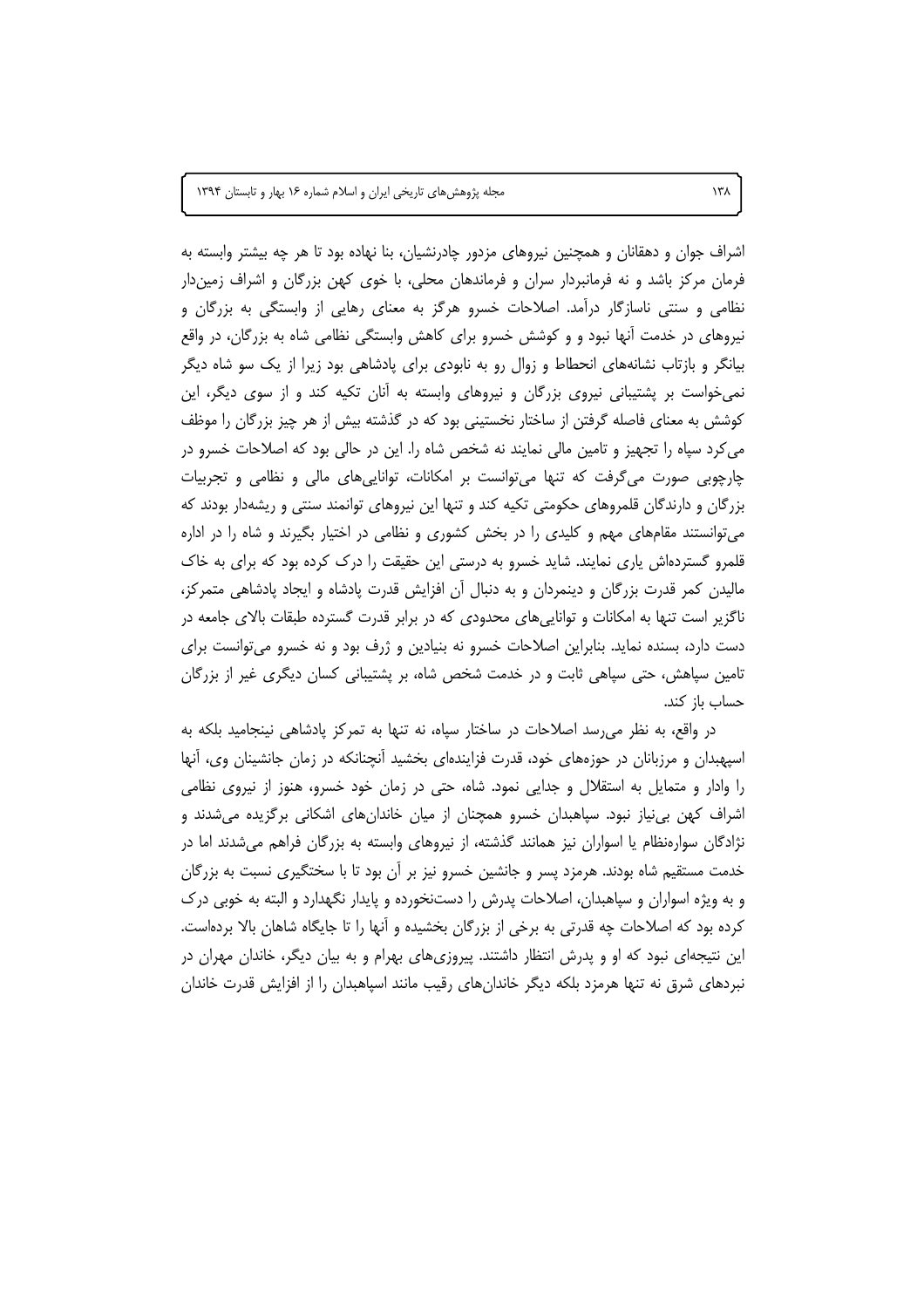مهران نگران ساخته بود. اما سیاستی که هرمزد نسبت به بزرگان در پیش گرفته بود هرگونه همکاری شاه با دیگر خاندانها را برای پایان دادن به قدرت بهرام و خاندان مهران از میان برداشته بود. همکاری خاندان اسپهبدان با خسرو پرویز تنها زمانی رخ داد که این خاندان و سران آن، بندوی و بستام، مطمئن شدند که میتوانند خسروپرویز را به جای هرمزد، به منزله دستنشانده خود بر تخت بنشانند و به این ترتیب هم ارکان پادشاهی را در دست گیرند و رقیب نیرومند خود، خاندان مهران را از قدرت کنار بزنند. سیاست خسروپرویز نیز برای رها شدن از چیرگی خاندان اسپاهبدان و بازآفرینی قدرت شاه، درست به همان رفتاری از سوی بستام از خاندان اسپاهبدان منتهی شد که از سوی بهرام چوبین سر زد و آن، زیر سوال بردن مشروعیت خاندان ساسان برای نشستن بر تخت پادشاهی بود.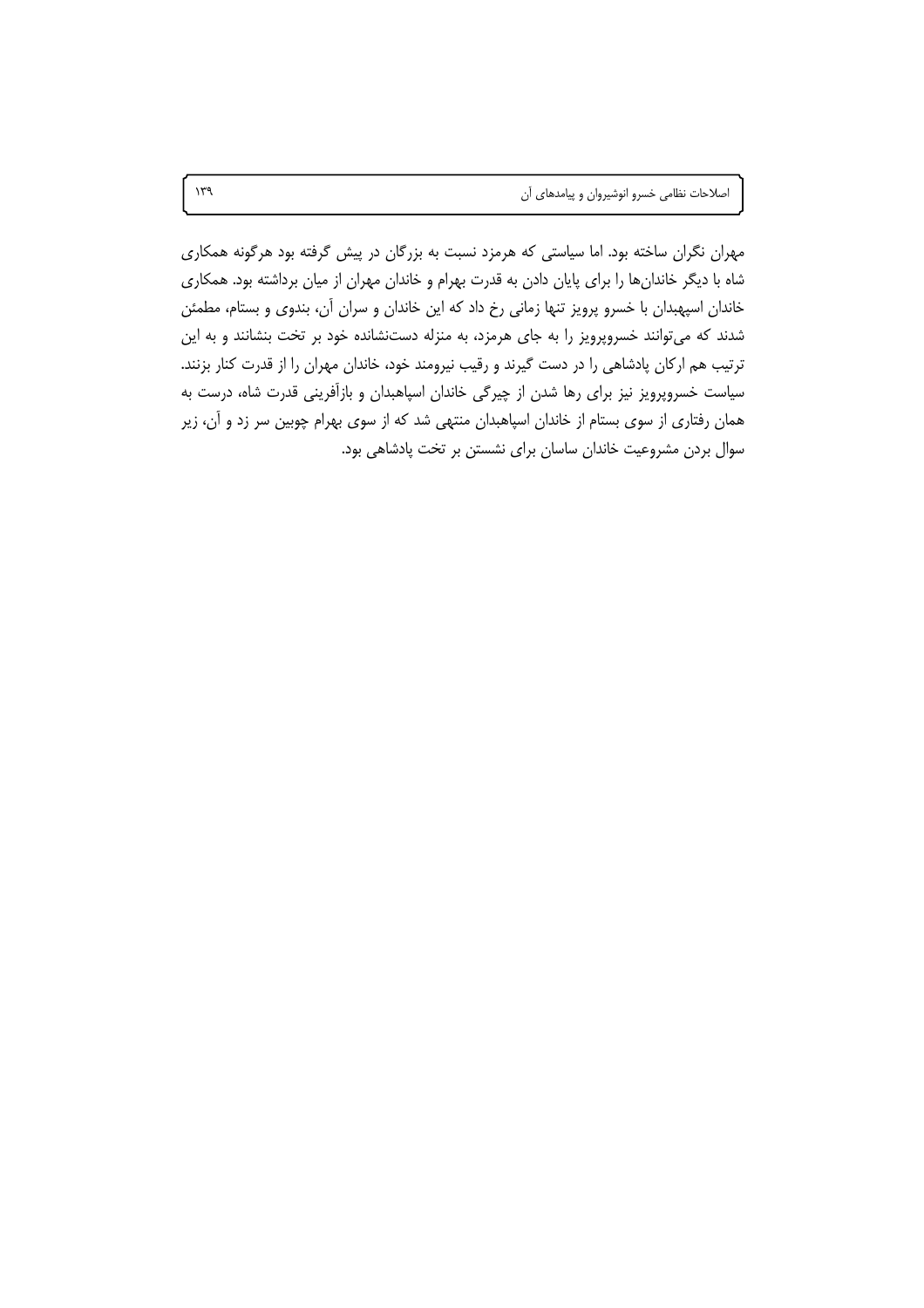#### منابع

آلتهایم، فرانتس، استیل، روت،(۱۳۸۲) تاریخ اقتصاد دولت ساسانی، ترجمه هوشنگ صادقی، تهران: علمي و فرهنگي. ابن اثير، عزالدين،(١٣٧٠) كامل، ج٢، برگردان محمد حسين روحاني، تـهران:اساطير. ابن اسفندپار،(۱۳۶۶) تاریخ طبرستان، تصحیح عباس اقبال، تهران: پدیده خاور. ابن بلخي، (١٣۴٣)، فارسنامه، بكوشش على نقى بهروزي، شيراز: اتحاديه مطبوعاتي فارس. ابن واضح يعقوبي،(١٣۶۶) تاريخ يعقوبي، ج١و٦، ترجمه محمدابراهيم أيتي، تهران: علمي و فرهنگے ، بلعمي، ابوعلي،(١٣٨٣) تاريخ بلعمي، تصحيح ملك الشعرا بهار، تهران: زوار. بیانی، شیرین،(۱۳۸۳) شامگاه اشکانیان و بامداد ساسانیان، تهران:دانشگاه تهران. پروکوپیوس،(۱۳۶۵) جنگهای ایران و روم، ترجمه محمد سعیدی، تهران: بنگاه ترجمه و نشر كتاب. ثعالبي، ابومنصورعبدالملك،(١٣۶٨) تاريخ ثعالبي، ترجمه محمد فضائلي، تهران: نقره. حمزه اصفهاني،(١٣۶٧) تاريخ پيامبران و شاهان، ترجمه جعفر شعار، تهران: اميركبير. خواندمير، غياث الدين،(١٣۶٢) حبيب السير، ج١، مقدمه جلال الدين همائي، تصحيح متن محمد دېپرسياقي، تپران: کتابفروشي خپام. دياكونوف، ميخائيلوويچ،(١٣٨۴) تاريخ ايران باستان، ترجمه روحي ارباب، تهران: علمي و فرهنگي. دينوري، ابوحنيفه،(١٣٨۶) اخبارالطوال، ترجمه محمود مهدوي دامغاني، تهران: ني. زرین کوب، روزبه، «بهرام چوبین»، دایرهالمعارف بزرگ اسلامی. زرین کوب، عبدالحسین،(۱۳۶۸) تاریخ مردم ایران(۱)، تهران: امیرکبیر. شىپمان، كلاوس،(١٣٨۶) مېانى تارىخ ساسانيان، ترجمه كېكاووس جهاندارى، تهران: فرزان روز. طاووسی، محمود، میرزایی، علی اصغر،(۱۳۸۳) «دهقانان در دوران انتقال»، مطالعات ایرانی، سال سوم، شماره ششم، پاییز. طبري، محمدبن جرير،(١٣۶٢) تاريخ طبري، ج١، ترجمه ابوالقاسم ياينده، تـهران:اساطير. فردوسي، ابوالقاسم،(١٣٨۶) شاهنامه، ج٧و٨، به كوشش جلال خالقي مطلق، تهران: دايرهالمعارف بز دڳ ايسلامين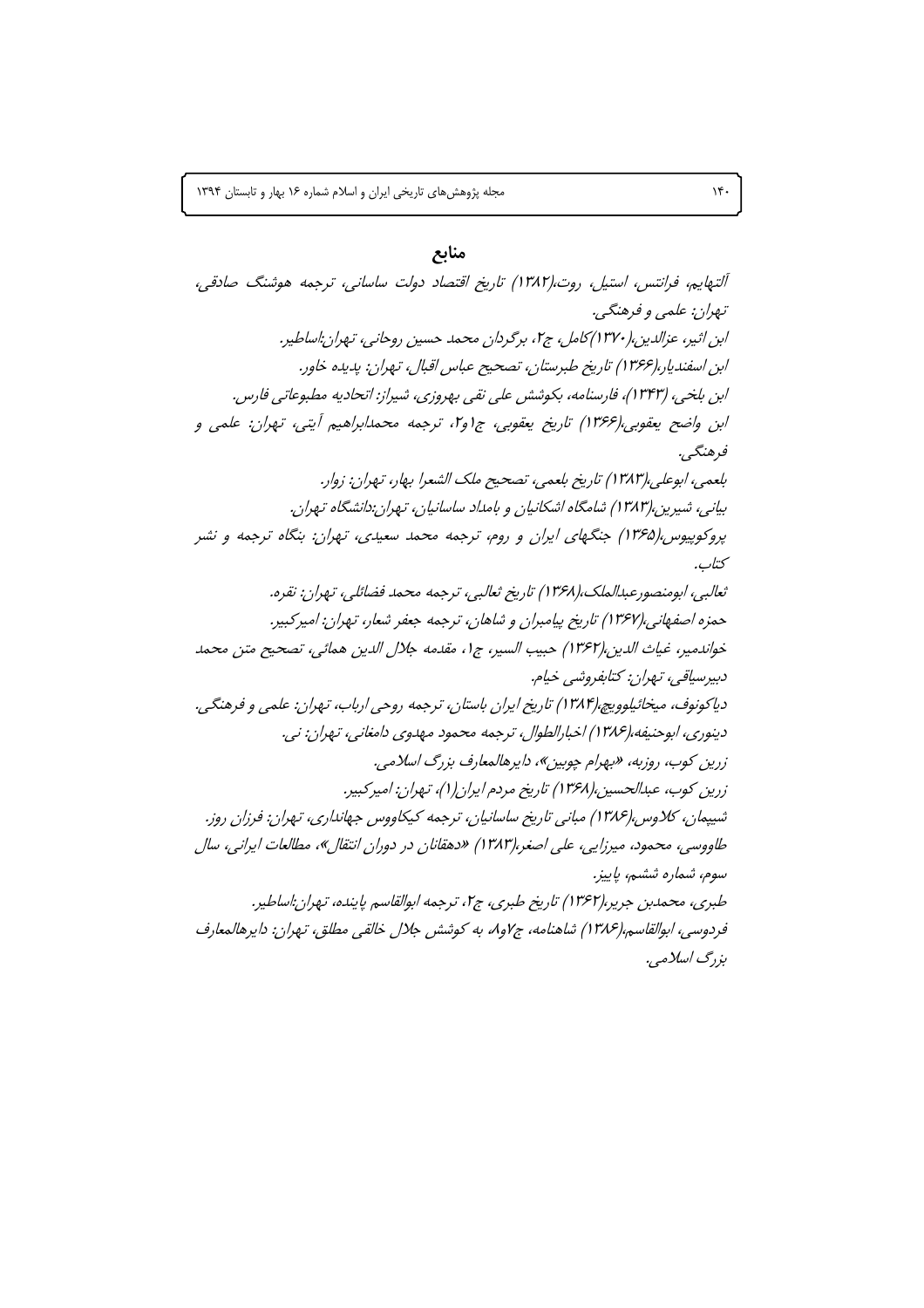'Nihsyatu'l-irab fi akhbari'l-Furs wa'l-'Arab', Particularly of That Part which Treats of the Persian Kings", JRAS. Gyselen, Rika, (2001a) The Four Generals of the Sasanian Empire:

Some Sigillographic Evidence, vol. 14 of Conferenze, Rome. Pourshariati, Parvaneh,(2008) Decline and Fall of the Sasanian Sasanian-Parthian Empire, The Confederacy and the